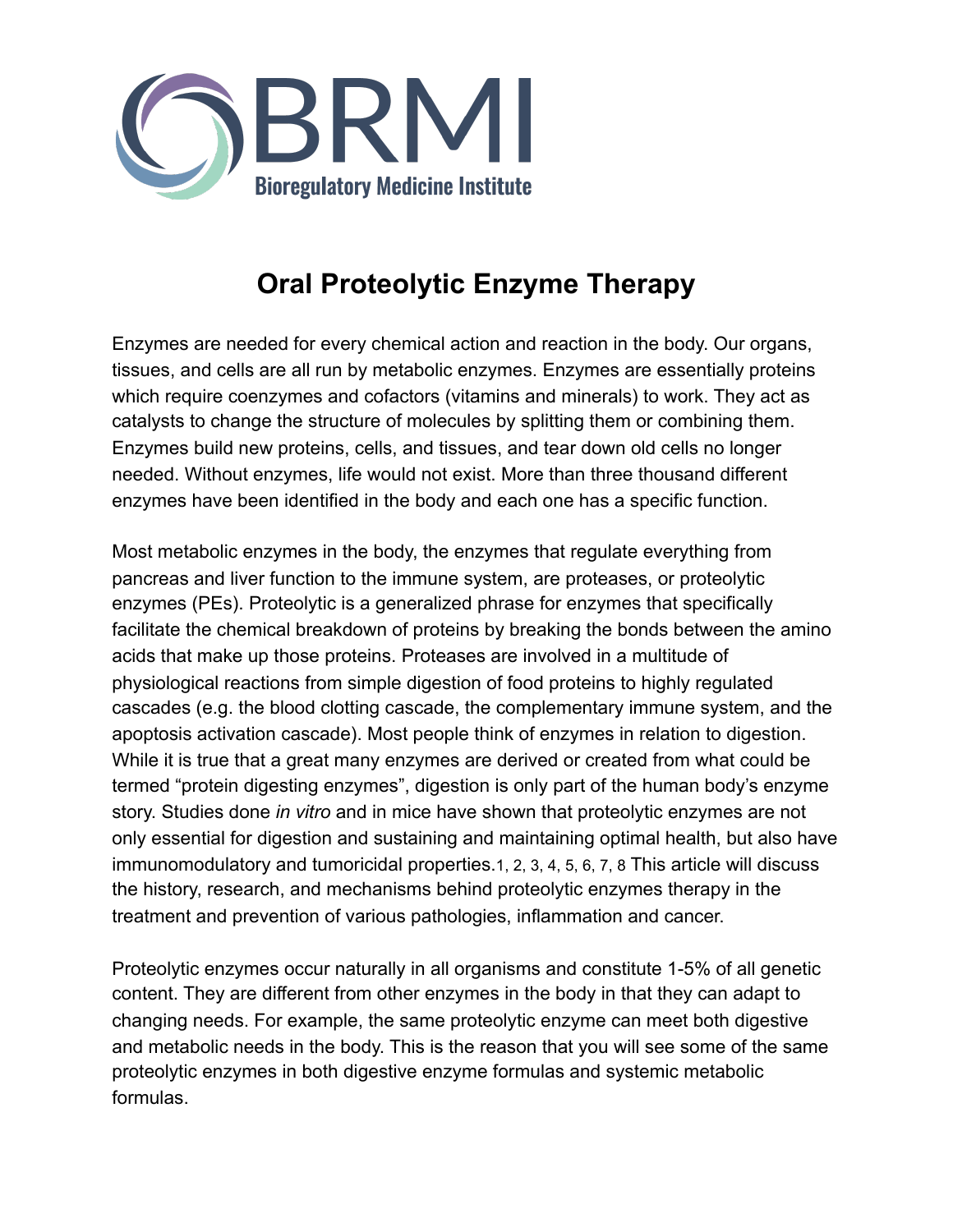Biochemically speaking, just about everything that causes illness is either a protein or is protected by a protein - and is therefore subject to control by proteolytic enzymes. For example:

- DNA stores the code for all the body's proteins and enzymes and is a protein manufacturing plant. Genetic diseases are the result of DNA no longer producing those proteins and enzymes accurately or doing it insufficiently or excessively.
- Bacteria, viruses, yeasts, and fungi are all protected by proteins. Attacking those proteins is key to destroying the invaders.
- Food allergens are almost all proteins.
- Cancer cells are protected by proteins.

Proteolytic enzymes can digest and destroy the protein-based defense shield of each pathogen, allergen, and rogue cell, thereby leading to their ultimate elimination. In addition, established cancers reprogram the production of enzymes in the body to both accelerate their own growth and protect themselves from the immune system. Supplemental proteolytic enzymes can alter that dynamic.

Most PEs, such as chymotrypsin and trypsin, are generated by the pancreas, and so they are known as pancreatic enzymes. When food enters the stomach, pancreatic juices containing enzymes, together with bile from the gall bladder, are released into the duodenum. Pancreatic enzymes help break down fats, proteins and carbohydrates. A normally functioning pancreas can secrete one liter of pancreatic juice into the duodenum daily. This fluid contains not only pancreatic enzymes to help with digestion, but also bicarbonate to neutralize stomach acid as it enters the small intestine. In degenerative illness, like cancer, the pancreas is weakened and becomes deficient in its function of releasing enzymes and bicarbonate.

Additionally, processing and cooking food destroys enzymes that were originally in the food. In fact, any sustained heat of approximately 118°-129°F destroys virtually all enzymes. The result is that much of the cooked food we eat enters our stomach seriously devoid of enzymes. This, together with a deficiency of pancreatic enzymes, results in overall enzyme depletion. Such problems can be solved with different types of oral enzyme therapy. Many people benefit from the oral intake of digestive enzymes that include proteases for protein digestion, amylase for carbohydrate, and lipase for fat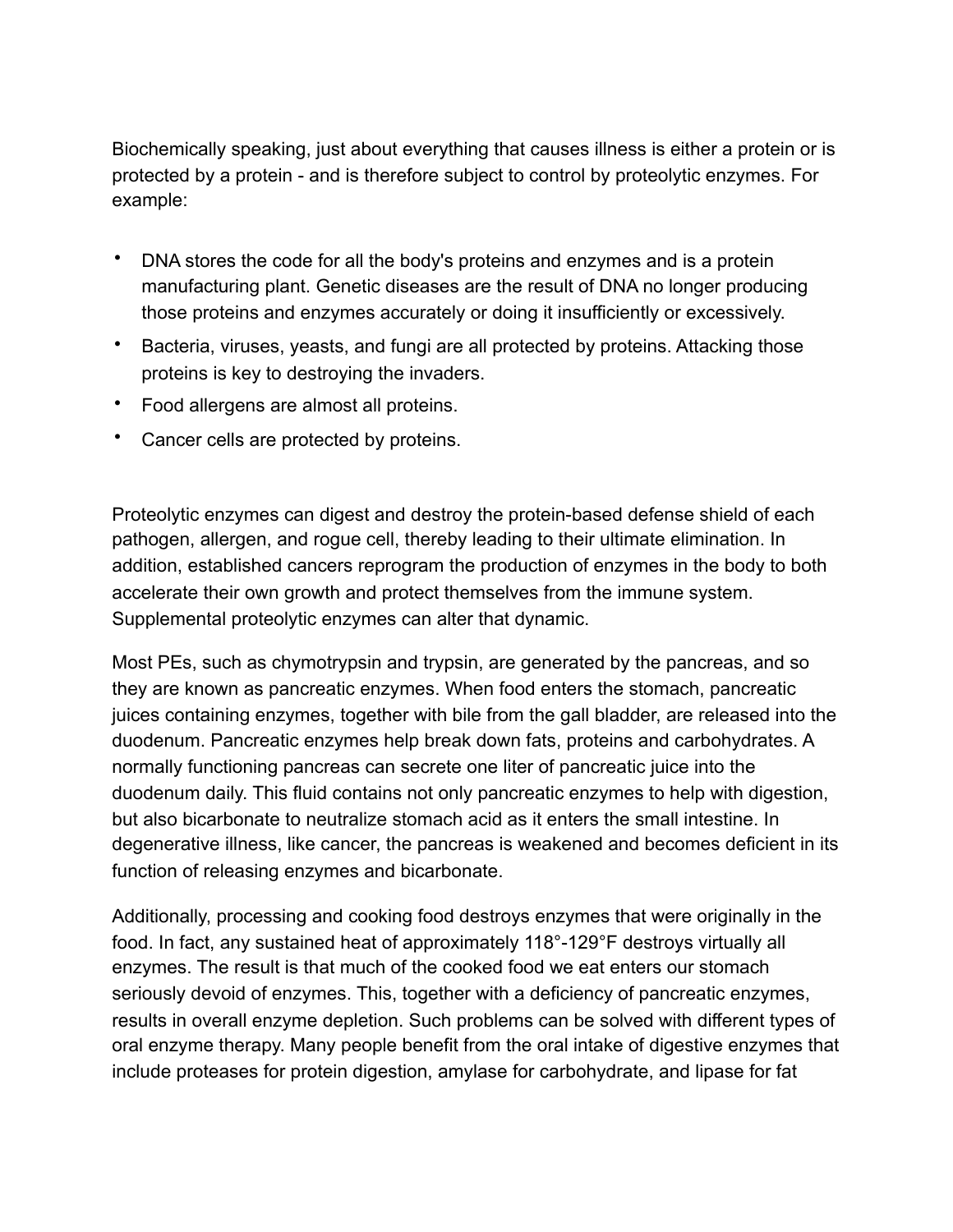digestion. For situations such as chronic or acute inflammation, vascular disease, or malignant illness, systemic oral proteolytic enzyme therapy is therapeutic.

Pancreatic proteases, or proteolytic enzymes, have long been used in medicine both diagnostically and therapeutically for acute and chronic inflammatory conditions, circulatory disturbances, pancreatic disease, and in cancer metastases. Proteases represent a diverse array of enzymes that act on the peptide bonds within proteins. They can be divided into six discrete protein families that differ with respect to structure and catalytic type. Hence, there are six classifications or groups of proteases in the human body:

- Serine protease
- Threonine protease
- Cysteine protease
- Aspartate protease
- Glutamic acid protease
- Metalloproteases

Most of the proteases discussed in this article are serine proteases. Serine proteases are enzymes that break peptide bonds in those proteins in which the amino acid serine plays a key role at the enzyme's active site. In humans, serine proteases are responsible for coordinating various physiological functions including digestion, immune response, blood coagulation, inflammation, and reproduction. Equally important, serine proteases are widely distributed in nature and found in all kingdoms of cellular life as well as many viral genomes. The ability to break down serine protein bonds in invading viruses carries some obvious advantages when it comes to defending your body. The two proteases commonly used in cancer treatment are trypsin and chymotrypsin, which are grouped into the serine protease family.

The two exceptions that commonly figure in supplemental enzyme formulas are bromelain and papain, which are cysteine proteases. In humans, cysteine proteases are responsible for cell aging and cell death, and certain immune responses. Thus, enzymes that regulate and enhance those reactions provide a perfect complement in any systemic, proteolytic enzyme formula. In addition, cysteine proteases play a role in bringing macrophages back into line when they are misprogrammed and attacking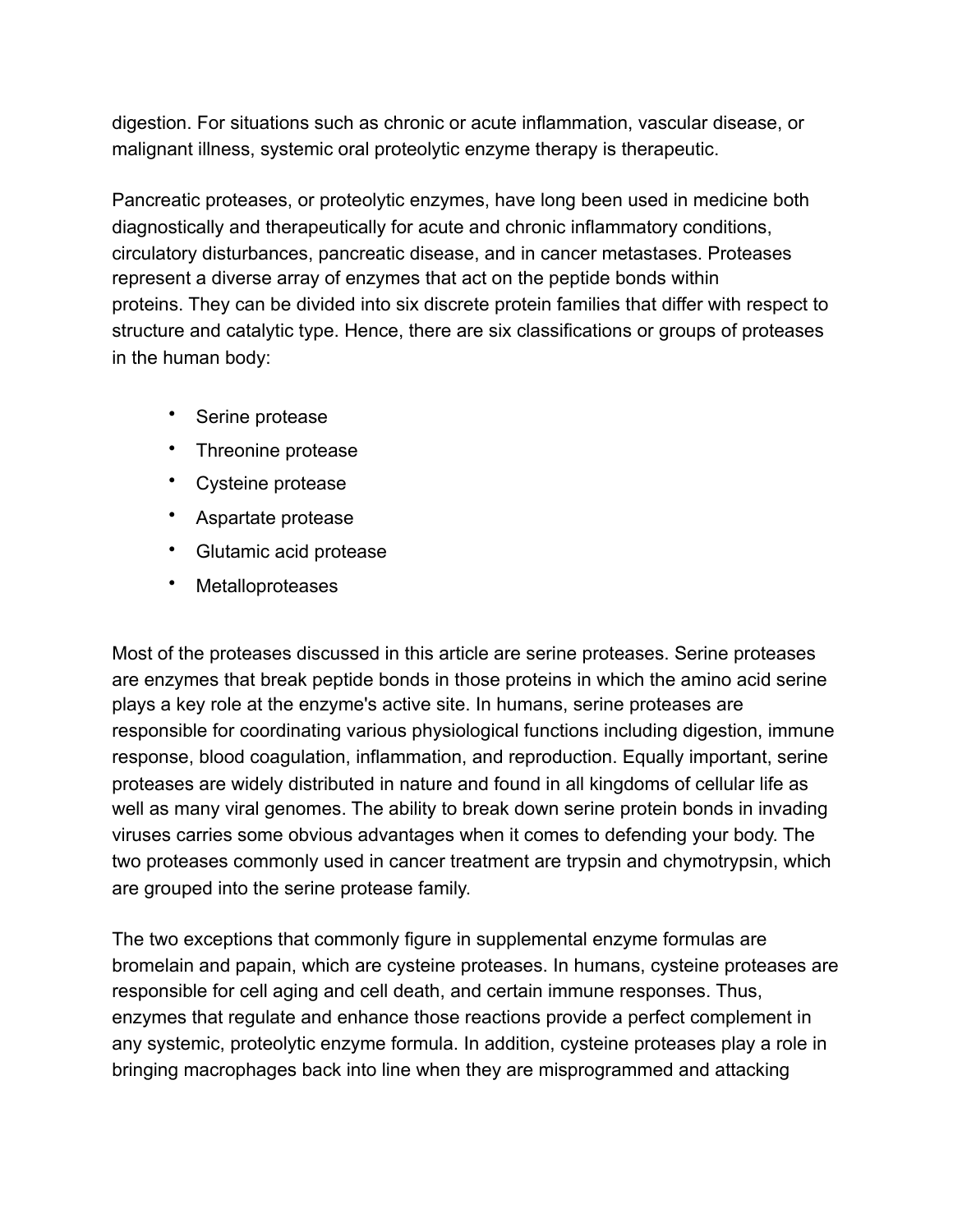collagen and elastin at sites of inflammation such as arterial walls in atherosclerosis and lung tissue in emphysema.

Trypsin is a protein-digesting enzyme present in pancreatic juices that is secreted into the small intestine during a meal. The pancreas secretes trypsin as an inactive proenzyme called trypsinogen. Once in the intestine, an enzyme called enteropeptidase, which is secreted from intestinal cells, cuts off a small piece of trypsinogen to produce the active trypsin enzyme. Trypsin acts to [hydrolyze](http://www.wikipedia.org/wiki/Hydrolyse) peptides into their smaller building blocks, namely amino acids. Peptides are the result of the enzyme pepsins breaking down the proteins in the stomach. This enables the uptake of protein in the food because peptides, though smaller than proteins, are too big to be absorbed through the lining of the ileum. Trypsin [catalyzes](http://www.wikipedia.org/wiki/Catalysis) the hydrolysis of peptide bonds at arginine and lysine linkages, and activates other enzymes secreted as proenzymes with pancreatic juice. Therefore, trypsin is essential for normal function of digestive processes that convert food proteins into amino acids for absorption.

Chymotrypsin is a protease like trypsin, whose synthesis occurs primarily in the pancreas. Instead of the active form, however, it is produced as an inactive zymogen called chymotrypsinogen to prevent its protease activity from digesting the pancreas. Upon secretion into the lumen of the small intestine, chymotrypsinogen is converted to its active form by trypsin. This dependence on a different enzyme to activate a protease is a common way for the body to prevent the digestion of organs and other harmful enzymatic side effects. Chymotrypsin hydrolyzes peptide bonds at carboxyl groups and liberates the amino acids L-tyrosine, L-tryptophan, and L-phenylalanine as well as other molecules including several synthetic esters and amides. Not only do these proteases assist in digesting proteins, but they are also absorbed into the bloodstream where they act to reduce inflammation and assist in breaking down diseased and cancerous cells.

Both trypsin and chymotrypsin cut from the c-terminal of the protein. In a protein, each amino acid residue contains two sides: the n-terminal and the c-terminal. The nterminal refers to the nitrogen-terminal, or the side of the amino acid that has the nitrogen. The c-terminal refers to the carbon-terminal, or the side of the amino acid that has the carbon. So, for example, chymotrypsin will only cut the protein on the side of phenylalanine that has the carbon (not on the side with the nitrogen).

In a single protein there will be several amino acid residues for each enzyme to act on. But each amino acid is only going to select for their specific amino acids and cut the protein in that position: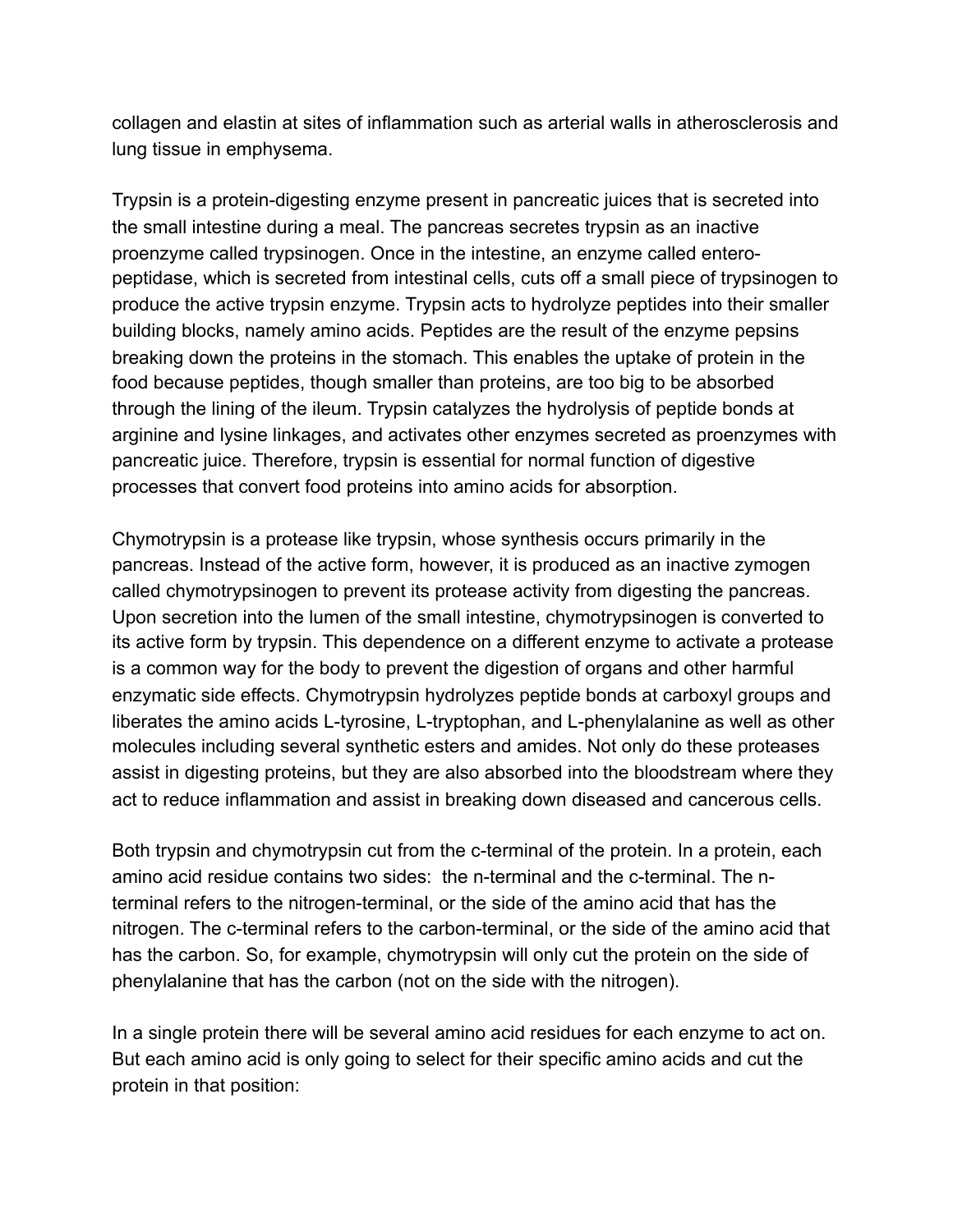

*Trypsin and chymotrypsin each cleave the protein at different points.*

## **Proteolytic Enzymes and Inflammation**

Inflammation is a natural response of the body to injury and a secondary detoxification mechanism. However, prolonged inflammation retards the healing process. Proteolytic enzymes support and accelerate the natural inflammatory process without letting it get out of control. They affect the entire inflammatory process while maintaining the endogenous defense and repair mechanisms. Proteolytic enzymes neutralize the biochemicals of inflammation (bradykinins and pro-inflammatory eicosanoids) to levels where the synthesis, repair and regeneration of injured tissues can take place. Reducing inflammation can have immediate impact on improved organ function, cancer prevention and recovery, and degenerative disease prevention. It also helps speed up recovery from sprains, strains, fractures, bruises, contusions, and surgery.

One of the main functions of the proteolytic enzymes is to break down and destroy harmful proteins known as circulating immune complexes (CICs). CICs are protein chains created by the immune system in response to irritation that forms between antibodies produced by the immune system and antigens. CICs are also associated with autoimmune diseases, such as systemic lupus erythematosus, immune complex glomerulonephritis, rheumatoid arthritis and vasculitis. These immune complexes build a "wall" of fibrin around traumatized areas, creating a barrier for healing nutrients. Proteolytic enzymes increase the breakdown of the fibrin that blocks blood and lymph vessels which cause swelling, and dissolve the CICs and antibodies that cause inflammation. Inflammatory responses can be resolved before irreversible damage to internal organs or tissue occurs.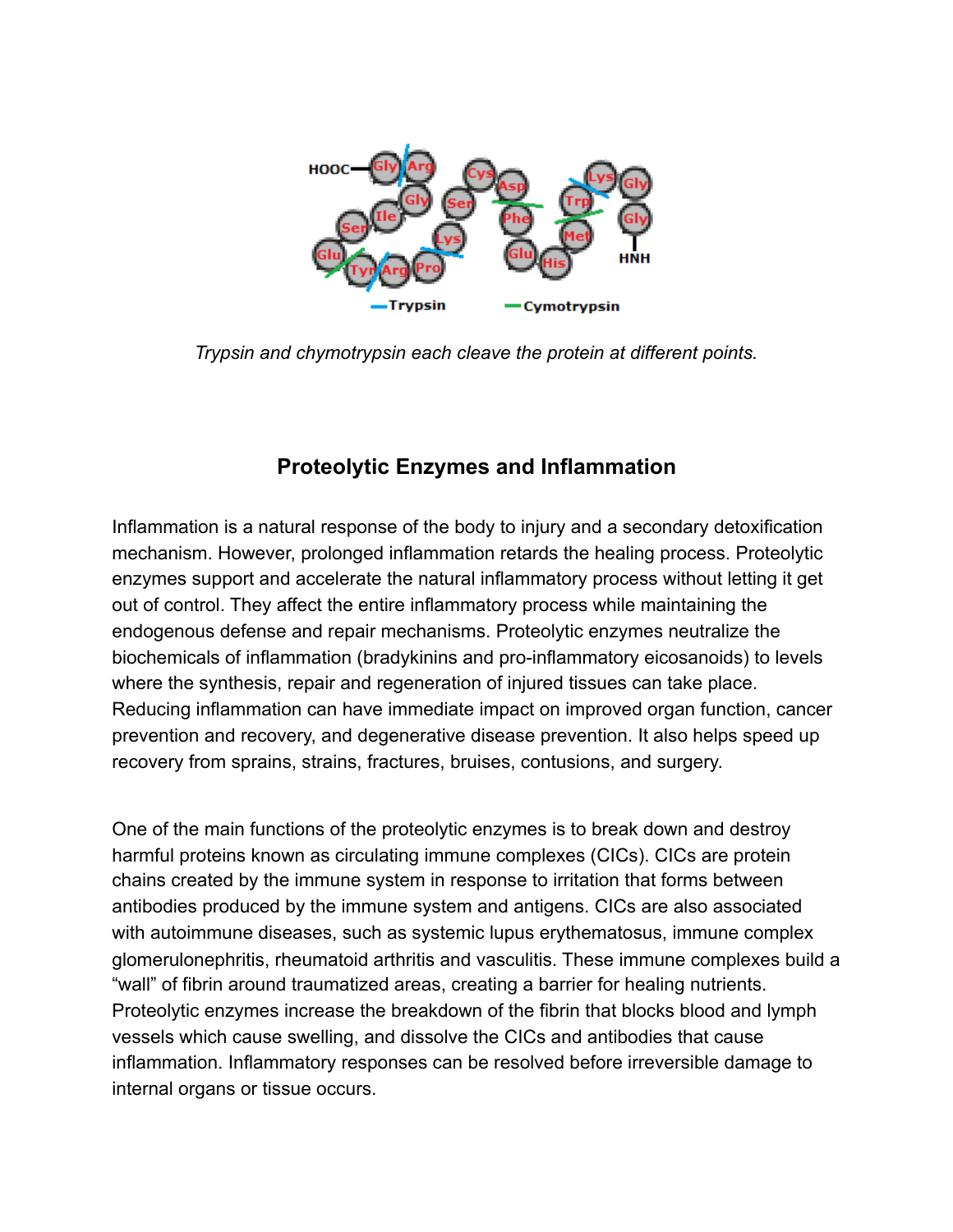Proteolytic enzymes are superior to conventional pharmacological therapies because, unlike non-steroidal anti-inflammatories (NSAIDs) and cortico-steroid therapies, enzymes do not suppress natural immune responses. NSAIDs cause prostaglandin biosynthesis inhibition and hence, are associated with numerous side effects. For example, the cyclooxygenase (COX)–1 enzyme is responsible for the production of prostaglandins and thromboxane, which are involved in routine physiological functions such as gastrointestinal protection, platelet aggregation and renal blood flow. COX-2 is induced by inflammatory mediators, local injury and cytokines. The prostaglandins produced by COX-2 contribute to pain and fever, but are also important in regulating renal function, tissue repair and reproduction. Hence, both COX-1 and COX-2 enzymes play an important role in homeostasis: prostacyclin (prostaglandin I2) is produced via COX-2 of endothelial cells and has antithrombotic effects, and thromboxane is produced by COX-1 found in platelets and is prothrombotic. Unlike NSAIDs, proteolytic enzymes do not inhibit prostaglandin biosynthesis. By breaking down and destroying CICs, proteolytic enzymes cleanse the blood of these harmful proteins and clear the way for the body's natural repair and healing processes to take over.

#### **History and Research of Proteolytic Enzymes and Cancer**

This brief history reveals the shameful politics that have impeded the medical acceptance of proteolytic enzymes used as an ancillary cancer treatment. Though proteolytic enzymes have become globally accepted as anti-inflammatory, antiedematous and analgesic, their use in cancer as immunomodulatory and tumoricidal has been a battlefield of controversy. Most chemotherapeutic agents currently used in the clinical management of cancer interfere with fundamental cellular mechanisms, which result in cytotoxicity to healthy cells. Oral proteolytic enzymes are not cytotoxic, nor are they expensive. Consequently, pharmaceutical companies cannot generate money marketing them (unlike patentable products, such as cytotoxic chemotherapy).

History reveals their proven benefits in disease and cancer treatment. In the Bible, second Book of Kings, chapter 20, verse 7, a poultice of figs was laid on Hezekiah's boil - and he recovered. Figs contain the proteolytic enzyme ficin which reduces inflammation and promotes healing. Many plants and their fruits contain proteolytic enzymes that have been used historically as traditional medicine by many cultures. For example, pineapples contain bromelain, papayas contain papain, and kiwi contains actinidin, all of which are good food sources of proteolytic enzymes.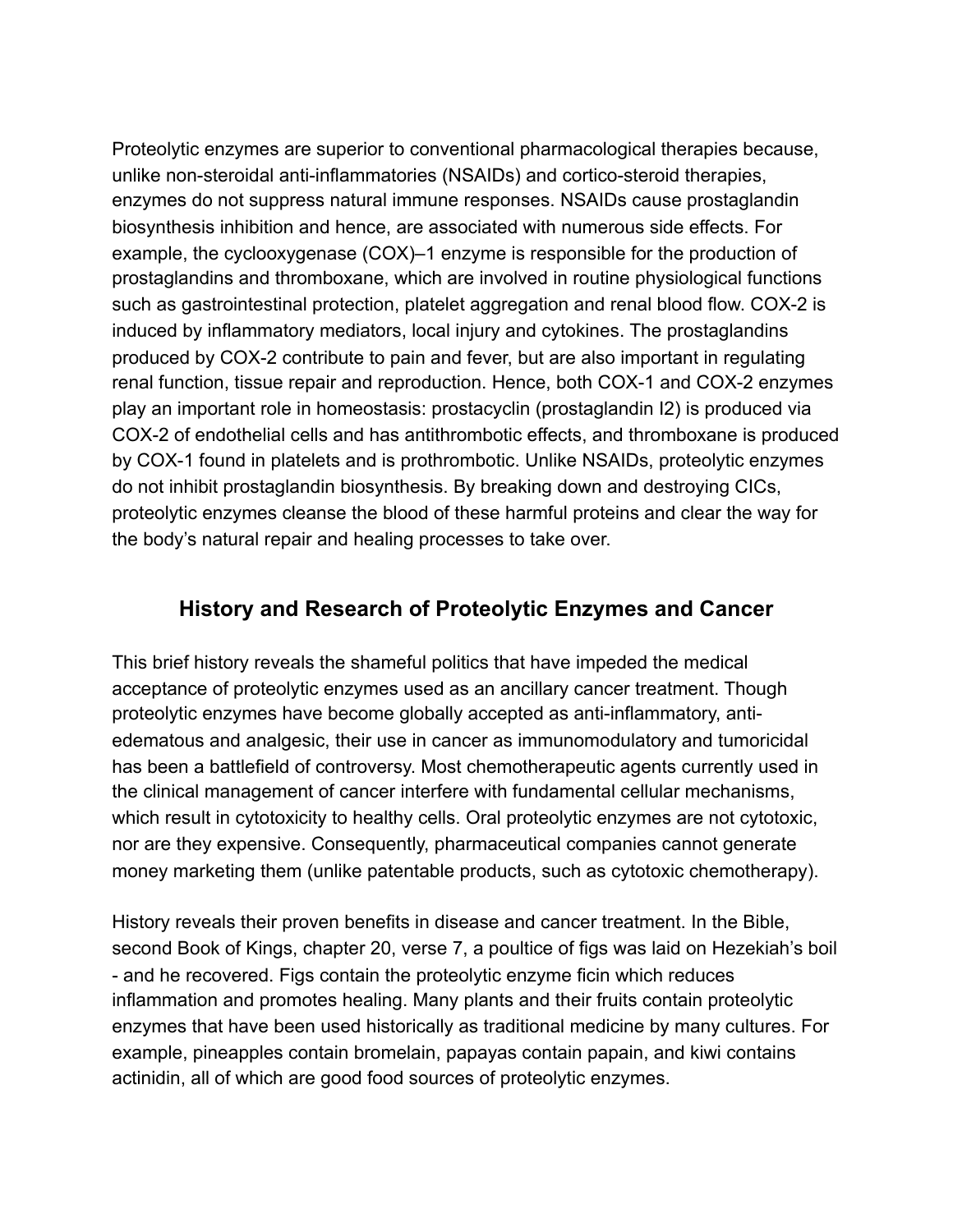In 1906, Dr. John Beard, Scottish embryologist and professor at the University of Edinburgh, proposed that the pancreatic proteolytic enzyme trypsin represents the body's primary defense against cancer and would be useful as a cancer treatment. Beard used injectable trypsin to successfully treat tumors in mice.9 During the first two decades of the twentieth century, Beard's research10 attracted some attention in academic circles, and several case reports in the medical literature documented tumor regression and even remission in terminal cancer patients treated with proteolytic enzymes. Beard was also the first to report that trophoblast cells act and behave in a manner [identical](http://www.ncbi.nlm.nih.gov/pubmed/9458933) to cancer cells, acting invasively, and inducing their own blood supply.

The trophoblast "theory" of cancer will not be covered here, but this important information may be accessed from the book by Drs. Nicholas Gonzalez and Linda Isaacs, *The Trophoblast and the Origins of Cancer: One Solution to the Medical Enigma of Our Times*. In this book, Dr. Gonzalez and Dr. Isaacs provide a comprehensive review of Dr. John Beard's 100-year-old theories about cancer, from the perspective of contemporary molecular biology. The authors explain how Dr. Beard most likely discovered stem cells, and very well may have uncovered the root origins of cancer and its effective treatment with proteolytic enzymes.

At that time, Beard assumed the proteolytic enzymes had to be injected to prevent their destruction by hydrochloric acid in the stomach. However, research demonstrates that orally-ingested proteolytic enzymes are acid stable11, pass intact into the small intestine, and are absorbed through the intestinal mucosa into the bloodstream as part of an enteropancreatic recycling process.12, 13 The problem Beard and others faced in their research was reproducibility due to the chemical instability of injectable proteolytic enzymes.

After Beard's death in 1923, proteolytic enzyme cancer therapy was largely forgotten in the U.S., but in Europe, a few physicians continued to utilize proteolytic enzymes in metabolic cancer treatment programs. Dr. Max Wolf of Austria followed Beard's work and continued to research how to stabilize enzymes, so they maintained their potency. Wolf found that people who have cancer tend to be deficient in proteolytic enzymes, and that enzyme production diminishes in humans with age. While people have historically supplemented their enzyme levels by consuming fresh, raw foods, modern preservation and heat preparation techniques destroy many of the enzymes in foods. Combined, these conditions can create an enzyme deficiency that results in poor digestion and metabolic dysfunction. Dr. Wolf, together with Dr. Helen Benitez, decided to conduct research to discover whether PEs manufactured by the human body were like those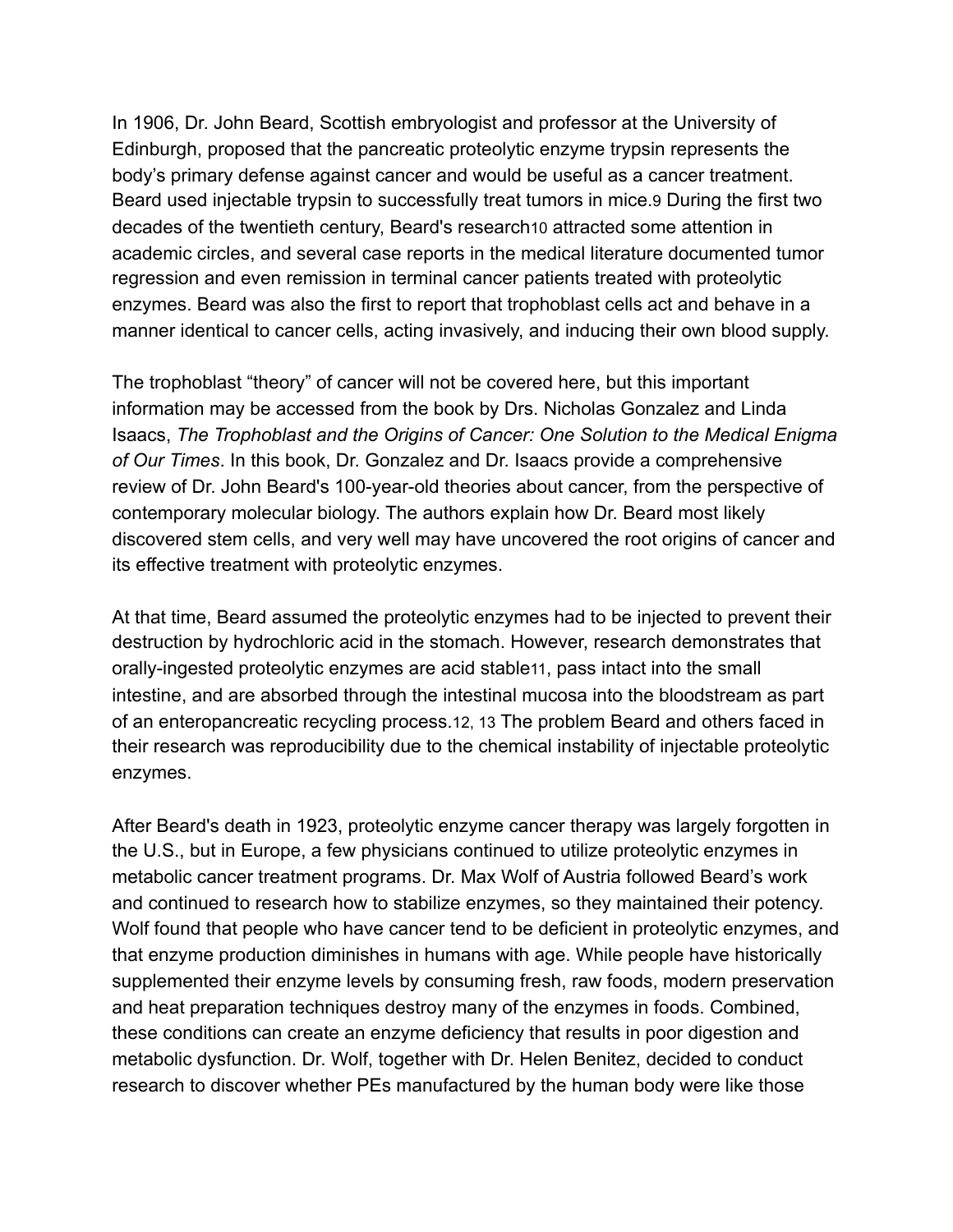that occurred in other plants and animals. They identified and isolated several enzymes from natural sources and used these enzymes in cancer treatment.14 Wolf and Benitez labeled their enzyme preparations Wobenzym ("WOBE" derived from their surnames).15 These oral enzyme formulations are world renowned and still marketed today. In the years that followed, hundreds of doctors throughout Europe began experimenting with proteolytic enzymes as a therapy for cancer. However, in the U.S., it took years for the NCI to consider conducting a study of proteolytic enzymes as a cancer treatment.

Another notable medical pioneer of the 70s and early 80s to advocate proteolytic enzymes for cancer was William Donald Kelley, D.D.S. Kelley had been a successful orthodontist with a keen interest in nutrition, practicing in Grapevine, Texas. In the early 1960s, while he was in his mid-30s, he became severely ill. His doctors diagnosed him with advanced pancreatic cancer, though this diagnosis was never confirmed with a biopsy. Kelley self-treated his condition using a nutritional program that included an organic, largely vegetarian, raw foods diet, a variety of food supplements, and coffee enemas. He also added high doses of oral pancreatic enzymes to his regimen, not because of any familiarity with Beard's ideas, but to help relieve his severe digestive distress, as often occurs in patients with pancreatic malignancy. Kelley soon became well and started using his protocol to treat others with cancer. In 1969, Kelley published his book *[One Answer to Cancer](http://www.drkelley.com/CANLIVER55.html)*, which may be freely accessed from the internet.16

Kelley's cancer treatment utilized a very comprehensive metabolic program involving specific diets individualized to match the metabolic character of each patient, considering their physiology, basic metabolic rate, and psychoemotional condition. Proteolytic enzymes, vitamins, minerals, and a rigid detoxification protocol were all part of Kelley's cancer program. Kelley's clinic in Mexico treated hundreds of cancer patients, many of whom were terminal. His success became renowned, and for better or worse, he secured his position as a preeminent alternative cancer practitioner. This notoriety inevitably resulted in Kelley becoming a target for mainstream medical and cancer societies that had little interest in nutritional cancer approaches.

The actor Steve McQueen, who had metastatic mesothelioma, heard of Kelley's cancer program and traveled to Mexico to undergo treatment. McQueen had pleural mesothelioma, a cancer associated with asbestos exposure for which conventional medicine has no known cure. McQueen developed a chronic cough and his conventional doctors misdiagnosed him for a year while giving him antibiotics. His condition worsened; when finally, he was correctly diagnosed with metastatic mesothelioma, his oncologists administered radiation and immune therapy.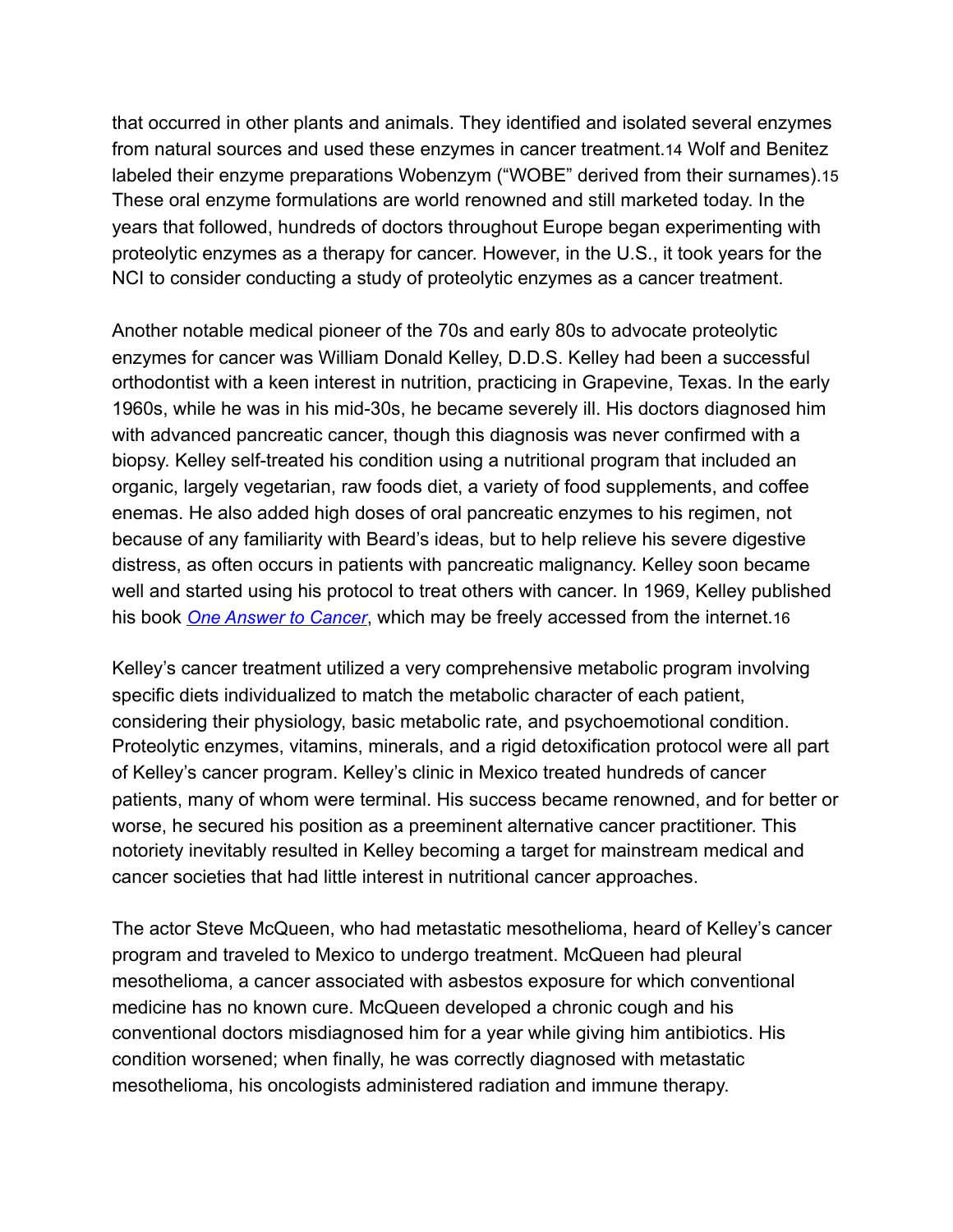Unfortunately, conventional treatments are not effective for advanced metastatic mesothelioma. McQueen was terminal and dying when he came to Kelley's clinic. Kelley, the compassionate and gracious man that he was, agreed to treat him, but there was an enormous risk involved in taking on such a high-profile terminal case. After leaving Kelley's clinic, McQueen still lived several months with his terrible mesothelioma. He developed a large abdominal tumor on his liver, and was advised to undergo surgery. McQueen died from complications after the surgery, and even though he had been pronounced terminal by his oncologists, many media sources and conventional cancer societies blamed Kelley for McQueen's death. Kelley's reputation suffered greatly from the bad publicity. In 1971, the American Cancer Society added Kelley's regimen to its long list of "unproven therapies".

Oncologist Dr. Nicholas Gonzalez had a private practice in New York City from 1987 until his death in 2015, treating patients with cancer and other serious degenerative illnesses. Beginning in 1980 as a medical student, Dr. Gonzalez reviewed more than 1,000 medical charts from Donald Kelley. Gonzalez' successful cancer treatment approaches were in part based on the previous research of both Dr. Beard and Dr. Kelley. Dr. Gonzalez' cancer regimen focused on the use of high dose PEs, but also included rigorous dietary protocols, nutritional supplements, and coffee enemas that can be found in the earlier work of Dr. Max Gerson.

The Gonzalez protocol, briefly described, consists of six basic components:

1. Metabolic diet – Gonzalez used 10 basic diets with 94 variations ranging from strict vegetarian to red meat depending on the cancer and the patient.

2. Intensive nutritional support – various vitamins, minerals, trace elements, essential fatty acids and amino acids are prescribed - depending on each patient's nutritional status.

3. Protomorphogen support - these are concentrates, in pill form, of specific bovine organs and glands. The word is derived from the Greek "*proto*" (meaning primary) and "*morphogen*" (meaning form or structure of the initial element).

Protomorphogen products are composed of nuclear proteins and used to supply a better RNA/DNA template so that the body can assemble available nutrients to repair damaged tissue in the glands being treated. What differentiates protomorphogens from glandulars and cytosol extracts is the patented extraction process of the company Standard Process Inc.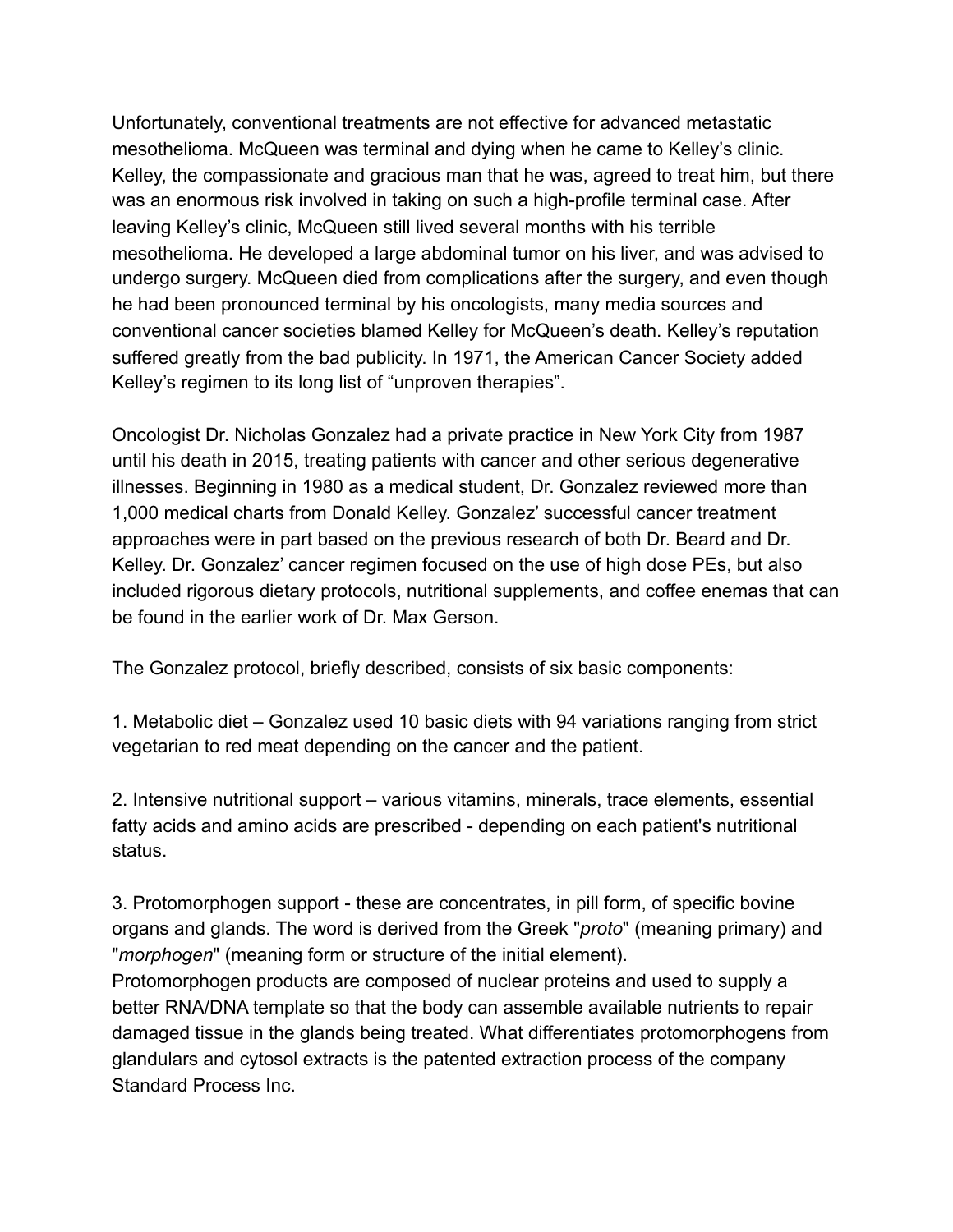4. Digestive aids, such as digestive enzymes, hydrochloric acid, and probiotics.

5. Pancreatic enzyme therapy – high dose proteolytic pancreatic enzymes are taken orally between meals.

6. Detoxification – among the many regimens used is the coffee enema. The purpose is to help the body eliminate the unnatural abundance of toxins and waste products as tumors break down in the body. Coffee enemas have also been found by many patients to alleviate pain.

Dr. Gonzalez authored three books: *What Went Wrong: The Truth Behind the Clinical Trial of the Enzyme Treatment of Cancer*, a William Kelley history entitled *One Man Alone: An Investigation of Nutrition, Cancer, and William Donald Kelley*, and *The Trophoblast and the Origins of Cancer: One Solution to the Medical Enigma of Our Times*.17

Due to Dr. Gonzalez' reported successes treating pancreatic cancer in 1993, the NCI invited him to conduct a pilot study of PEs in inoperable adenocarcinoma of the pancreas. According to the American Cancer Society, for all stages of pancreatic cancer combined, the one-year relative survival rate is 20%, and the five-year rate is 7%. The study included 11 patients diagnosed with adenocarcinoma of the pancreas (stage II through stage IV). None of the patients had received chemotherapy or radiation therapy, and none had undergone surgical resection with curative intent. All of the patients had pancreatic [tumors](http://www.cancer.gov/Common/PopUps/popDefinition.aspx?id=46634&version=Patient&language=English) that were either unresected or partially resected. Survival from the time of diagnosis was the only study endpoint, and all 11 patients were included in this survival analysis. Of the participants in the trial, 82% lived longer than one year, 45% lived two years, and 4 patients (36%) lived over three years. When the results of the study were released, two patients were alive: one who had survived 3 years, and one who had survived 4 years. The researchers concluded that one- and two-year survival percentages for this group of patients were superior to those observed for other U.S. patients diagnosed with adenocarcinoma of the pancreas.18 In spite of the study's positive outcome, cancer societies turned a deaf ear and empty pocket to Dr. Gonzalez' work and PE therapy. However, Dr. Gonzalez' research did inspire other researchers to further investigate proteolytic enzymes.19, 20

In 2001, a study was designed to evaluate the impact of postoperative treatment with an oral enzyme preparation given complementary to an antineoplastic therapy in patients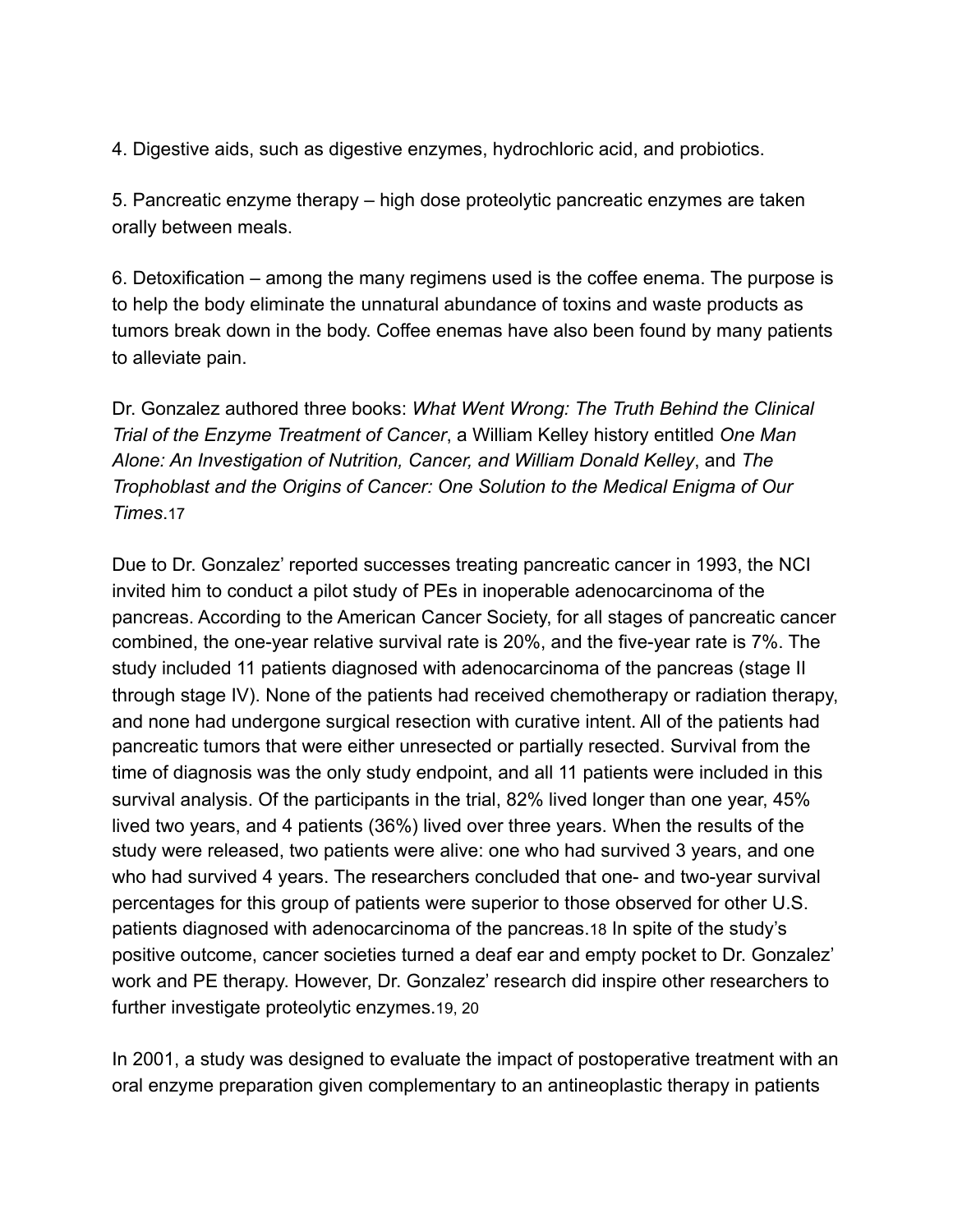with breast cancer.21 The design of this epidemiological study was a retrospective cohort analysis with parallel groups. The researchers concluded:

Complementary treatment of breast cancer patients with oral enzymes improves the quality of life by reducing signs and symptoms of the disease and the side effects of adjuvant antineoplastic therapies. This epidemiological retrospective cohort analysis provides evidence that the patients may also gain benefit by a prolongation of the time to event for cancer recurrence, metastasis and survival. Oral enzymes were generally well tolerated.

A 2005 study investigating purified pancreatic enzymes, trypsinogen and trypsin, chymotrypsinogen and chymotrypsin, and amylase showed that the mixture of these enzymatic activities produces potent anti-metastatic and antitumor effects in cellular, animal and human systems. The researchers concluded:

These findings support the conclusion that proteolysis is the active mechanism of the proenzyme treatment. Future studies will focus on the molecular mechanisms of the proenzyme therapy including the identification of molecular target(s) on the tumor cells. In conclusion, we have discovered that proenzyme therapy, mandated first by John Beard nearly one hundred years ago, shows remarkable selective effects that result in growth inhibition of tumor cells with metastatic potential.22

This study showed that this mixture of proteases and amylase produces potent antimetastatic and antitumor effects. This is in part because the outer coating of a cancer cell contains human chorionic gonadotropin (hCG). The enzyme amylase breaks down the hCG so that the proteases can then break down the protein coat of the cancer cells. Hence, some physicians use amylase as percussive enzyme activity before employing the proteolytic enzymes. Proteases, like carboxypeptidase, trypsin and chymotrypsin, are unable to reach the protein until amylase breaks down the hCG. This is the rationale for using amylase in abundance alone or in combination.

In 2010, another NCI-funded study emerged that compared pancreatic proteolytic enzyme therapy with gemcitabine-based chemotherapy for pancreatic cancer treatment. 23 The outcome was less than positive for PE therapy. The researchers concluded, "Among patients who have pancreatic cancer, those who chose gemcitabine-based chemotherapy survived more than three times as long and had better quality of life than those who chose proteolytic enzyme treatment." John Chabot of Columbia, who helped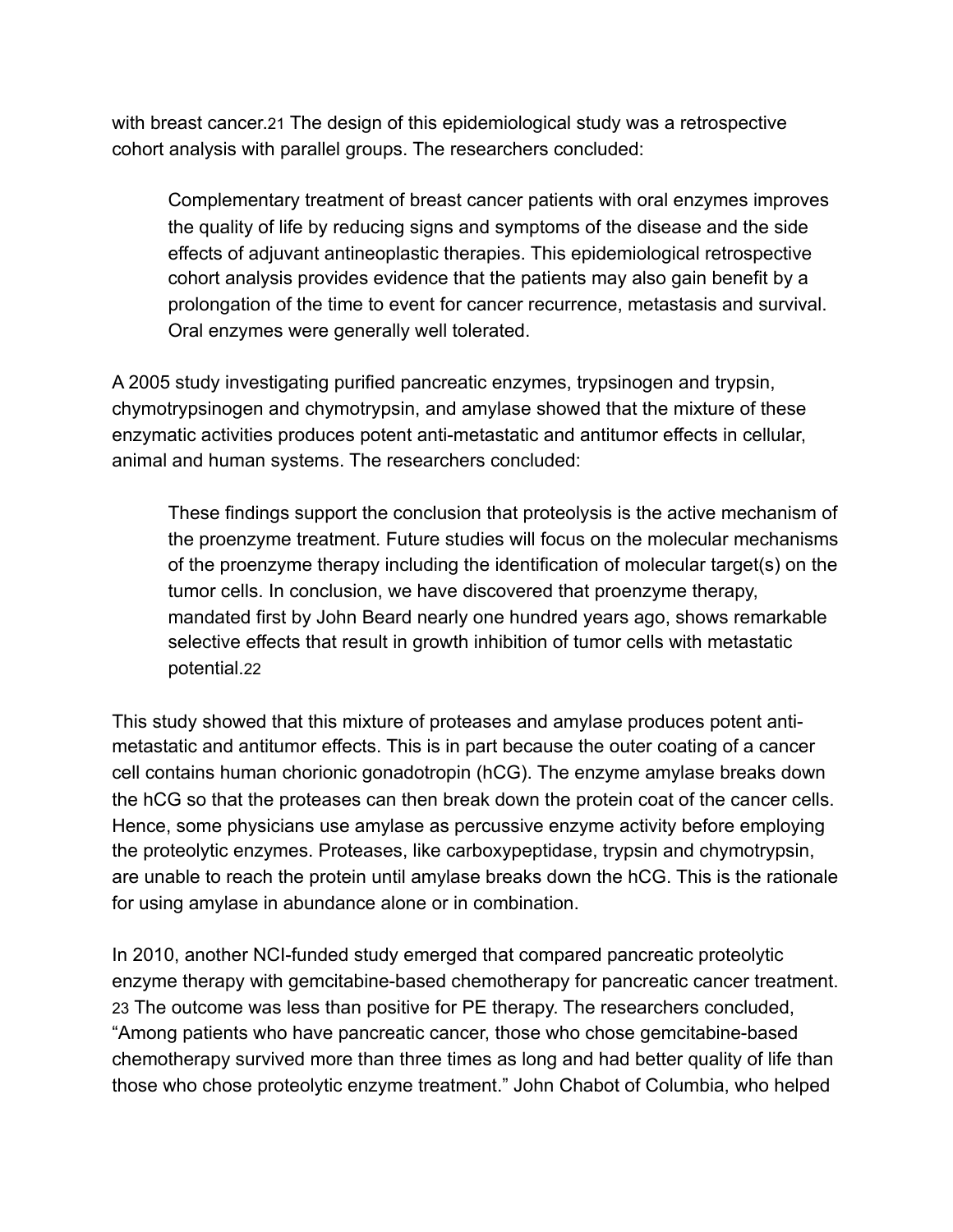develop the gemcitabine-based chemotherapy regimen used in the study, was chosen as the principle investigator. This was a clear conflict of interest that should have precluded him from serving as principle investigator. In any research study, the chief investigator should be free of any financial attachment to the treatment being studied. Besides this, there were several other methodology flaws that were later described by the Office of Human Research Protections, the NIH agency in charge of investigating mismanagement on government funded studies.24 Dr. Gonzalez also wrote a rebuttal to the study in the *Journal of Clinical Oncology*.25 In spite of the study's questionable methodology, this study was, and still is, used as a case against proteolytic enzyme cancer therapy.

Research of proteolytic enzymes as a cancer treatment continues, mostly *in vitro* and in animal studies. Over the last 60 years, we have learned much about effective protocols of oral enzyme combinations and optimum dosage from these pioneering doctors.

### **Proteolytic Enzymes Anticarcinogenic Mechanisms**

Proteolytic enzymes (serine endopeptidases such as trypsin or chymotrypsin and cysteine endoproteinases such as bromelain and papain or combinations of those enzymes) have long been available for diverse medical indications. However, their mechanisms of action, for example, in complementary oncology are not yet fully understood. There are a variety of mechanisms by which they are thought to contribute to efficacy.

PEs have been shown to work against tumors and cancerous terrains through several mechanisms. For over a century, a volume of data has accumulated establishing that the blood protein fibrin facilitates the persistence and progression of cancerous cells.26, 27, 28, 29 Basically, fibrin deposition on and around cancerous cells during their migration in the blood protects them from elimination by natural killer (NK) or other cytotoxic cells. This layer of fibrin may be up to 15 times thicker than the layer of fibrin that surrounds normal cells. The cancer cells with their fibrin coating can adhere to tissues where they congregate and multiply. This protein coat hides cancer cells like camouflage, including their antigens, from the body's cellular immunity.

One important feature of proteolytic enzymes is their ability to break down the protein fibrin coating around cancer cells.30 Normally, with a healthy immune system, the tumor and cancer cells are destroyed by natural killer cells, macrophages, lymphocytes, and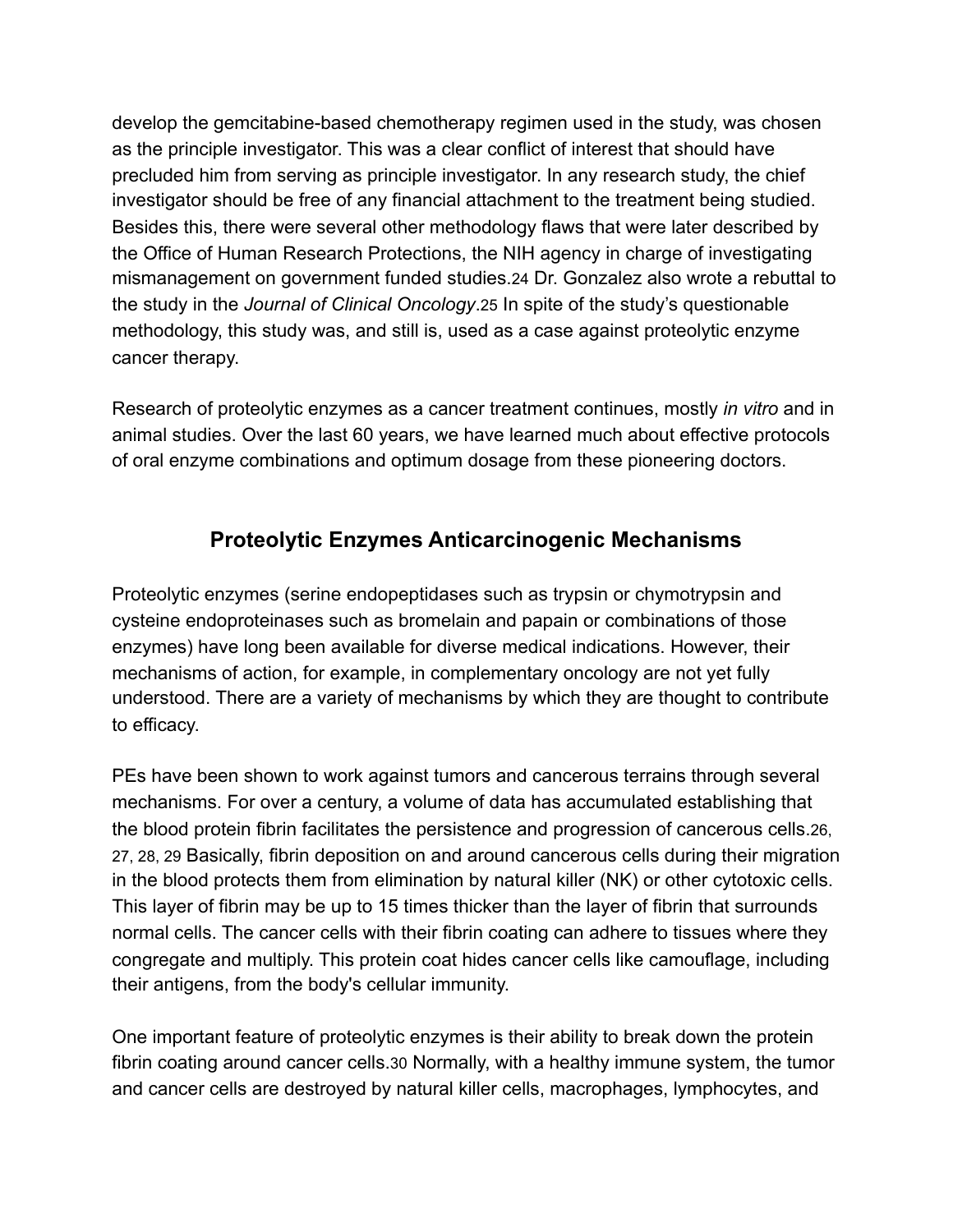Tumor Necrosis Factor (TNF). But these immune cells must first recognize the cancer cell antigens. TNF normally binds to receptors on the cancer cell wall, which then allows it to destroy the cancer cell. But cancer cells are capable of releasing decoy antigens that bind to TNF, so that TNF cannot bind to the real cancer cell surface antigen and exert its necrosis effect. These decoy antigens, together with the fibrin layer, permit malignant cells to escape destruction by immune cells. Thus, tumor cells protect themselves from being recognized by antibodies and from the attack by cells of the immune system by shedding soluble surface antigens. Proteolytic enzymes break up these decoy antigens and free the TNF to bind to the real cancer surface antigens on their cell wall. Proteolytic enzymes also effectively break down and dissolve the fibrin protein-based defense shield of these cancerous cells without harming normal cellular activity. Additionally, proteolytic enzymes break down and neutralize other reactive, toxic proteins in the blood and lymphatic circulation. This allows for improved cellular oxygenation and allows the blood and lymph to flow more freely. However, to achieve this, there needs to be an abundant quantity of proteolytic enzymes in the bloodstream.

In addition to breaking down fibrin and destroying decoy antigens, proteolytic enzymes are also thought to exert immunomodulatory effects by causing increased release of reactive oxygen species by polymorphonuclear leukocytes31, and by production of tumor necrosis factor-alpha and interleukins IL-6 and IL-1B that cause cytotoxic effects. 32, 33, 34 Yet, another more complicated way in which PEs attack cancer cells involves their ability to inactivate Transforming Growth Factor Beta 1 (TGF-β1). TGF-β1 is a polypeptide member of the transforming growth factor beta superfamily of cytokines. It is a secreted protein that performs many cellular functions, including the control of cell growth, cell proliferation, cell differentiation and apoptosis. In normal cells, TGF-β stops the cell cycle at the G1 stage to stop proliferation, induce differentiation, or promote apoptosis. However, in many cancer cells, parts of the TGF-β signaling pathway are mutated, and TGF-β no longer controls the cell. Hence, these cancer cells proliferate and cause immunosuppression and angiogenesis, which makes the cancer more invasive.35 It has been demonstrated that proteolytic enzymes reduce TGF-beta levels in serum by converting the protease inhibitor alpha2 macroglobulin (alpha2M) from the "slow" form into the "fast" form, whereby the "fast" form binds and inactivates TGF-beta irreversibly.36

Proteolytic enzymes exert anti-inflammatory responses through a variety of mechanisms. They reduce swelling of mucous membranes, decrease capillary permeability, and dissolve blood clot-forming fibrin deposits and microthrombi. Scientists believe that the tumor microenvironment is in part created by inflammatory cells that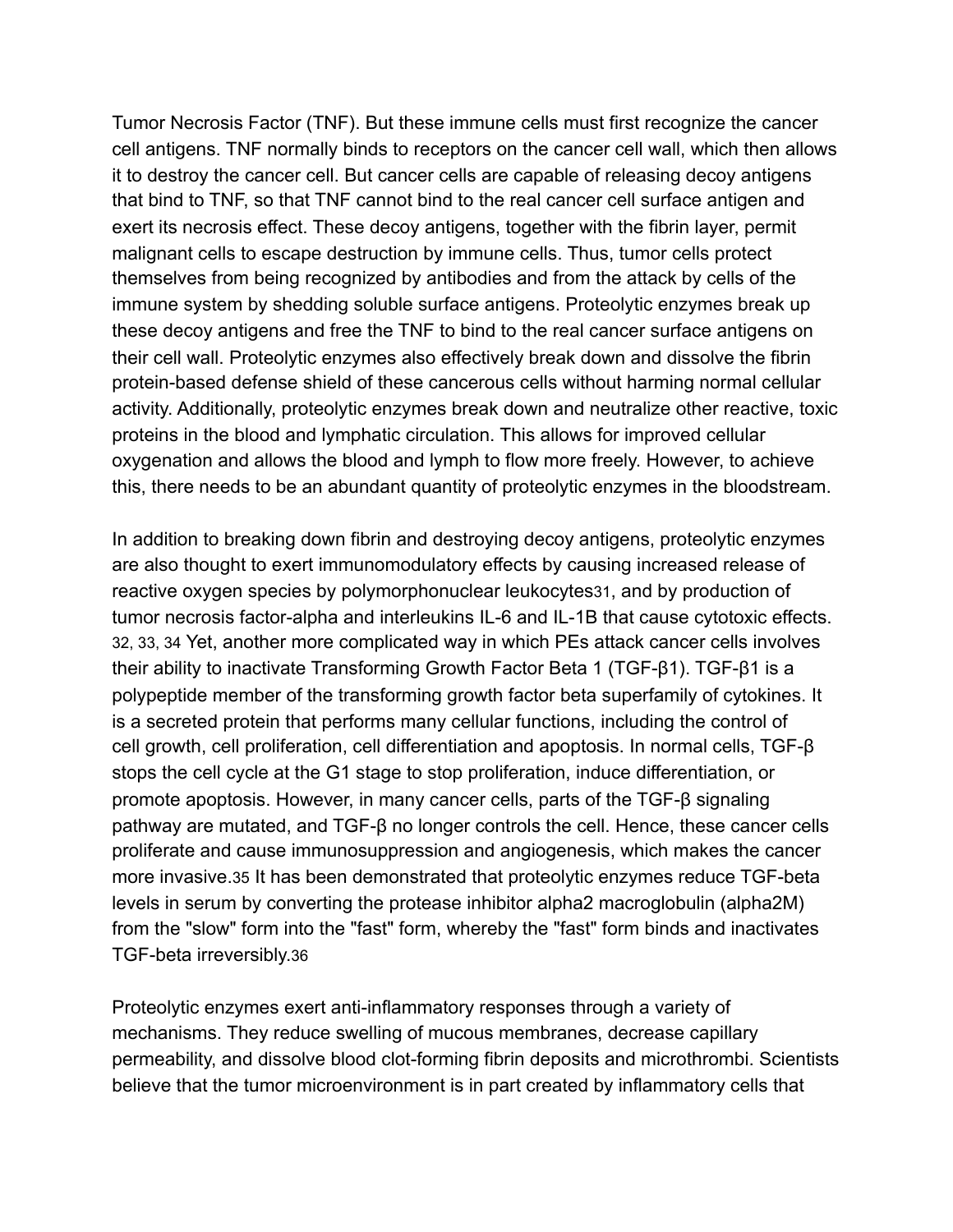foster proliferation, survival and migration of the tumor.37 Proteolytic enzymes, because of their anti-inflammatory effect, help improve a corrupted, toxic tumor microenvironment.

Oral proteolytic enzyme therapy is a safe and effective ancillary cancer treatment that works by inducing cancer cell death (apoptosis), by breaking down the fibrin coating around the tumor, by eliminating reactive toxic proteins, and by stimulating several mechanisms of the immune system to fight cancer. To effectively treat cancer, it is necessary to break down the tumor's defense, then to change the internal environment which supports cancer's growth, while strengthening the cellular immunity to detect and destroy any mutated cells. Oral PE therapy helps facilitate all these necessary conditions.

### **Oral Proteolytic Enzyme Sources**

Sources of proteolytic enzymes include animals, plants, insects, bacteria and fungi. However, the most researched and clinically-utilized source in tumor management has been primarily animal-based enzymes. Animal-based proteolytic enzymes come from the pancreas of pigs and sometimes cows. These glands are defatted and dried, yielding a raw pancreatin mixture that includes trypsin, chymotrypsin and other peptidases. Further refinement yields a trypsin-chymotrypsin blend with significantly more trypsin. When animal-based enzymes are enterically coated, they can resist stomach acidity, thus yielding higher serum levels. Some formulas also include the enzyme amylase that assists the proteases in breaking down the protein coat of the cancer cells.

Enzyme formulas are ever improving with clinical experience and continued research. Many physicians now believe a properly designed supplemental proteolytic enzyme formula usually contains the following:

- First, a lot of protease at least 200,000 HUT per dose. This is far more than found in a digestive formula. 300,000 HUT is even better. For some individuals, plant-based enzymes are ideal since they are both tolerant of stomach acid and work in a much wider range of pH environments.
- Secondly, it should contain a good variety of enzymes which utilize different biological pathways and whose benefits complement, rather than duplicate, each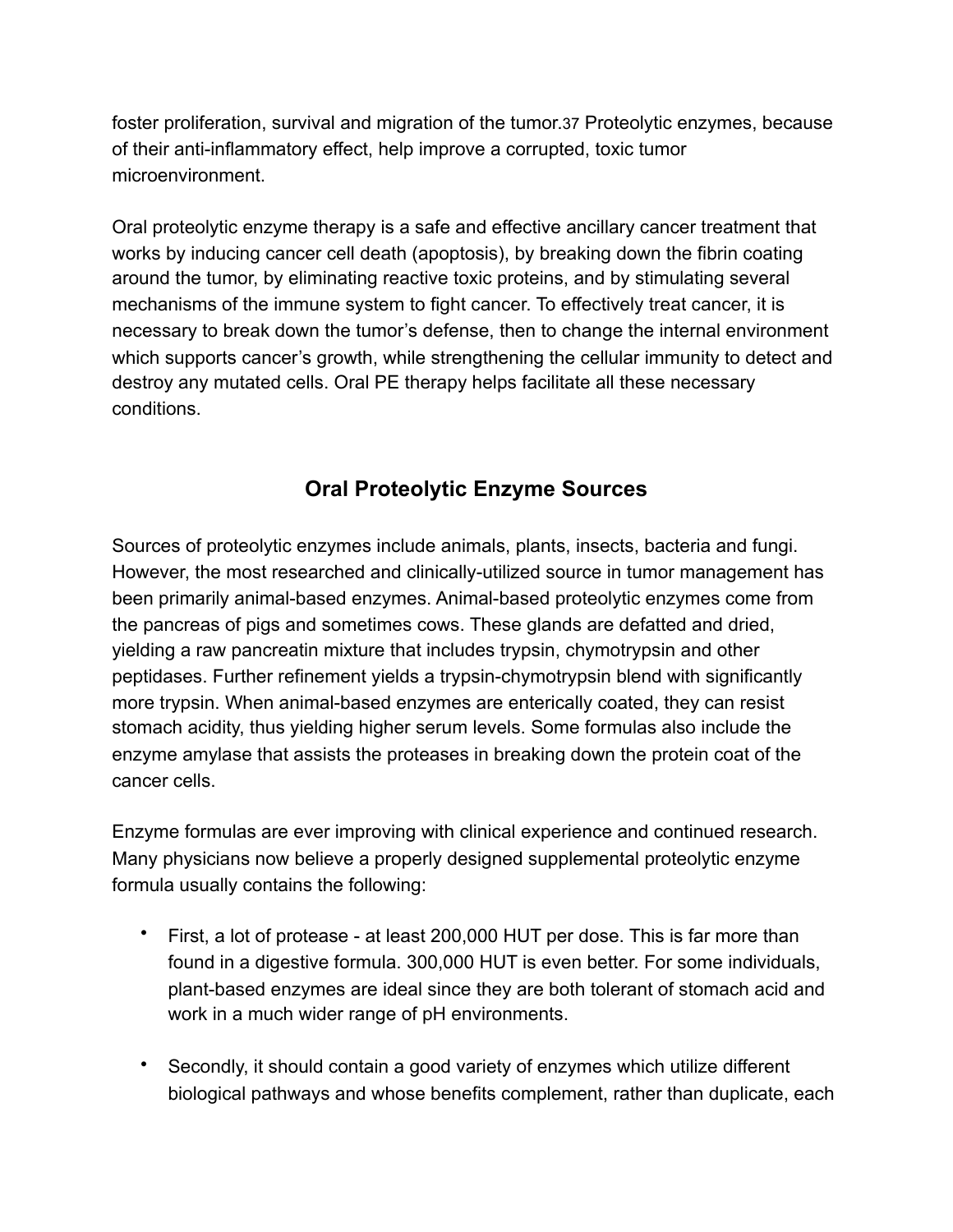other. Wobenzym N (formula below) is an example of a formula with a variety of enzymes.

- Third, better formulas often contain some non-proteolytic enzyme ingredients, both because they increase the efficacy of the proteolytic enzymes in the formula and because they provide their own complementary benefits as well. They may contain amylase, lipase, curcumin (turmeric) or ginger.
- Lastly, the trypsin to chymotrypsin ratio (t/c ratio) should ideally be greater than 5 to 1.

## **Calculating Enzyme Quantity**

When comparing enzyme formulas, it is necessary to compare activity levels, not milligrams. When choosing an enzyme formula, the weight (usually listed in mg) means nothing when comparing the activity units of the enzymes. Quality enzyme products will use the internationally recognized and accepted standard for measurement by FCC (Food Chemicals Codex) Units. These are usually expressed in different activity units for each type of enzyme. Here is a table of several enzymes with approximate conversion factors:

- Protease HUT (Hemoglobin Units, Tyrosine basis); USP (United States Pharmacopeia) 1 HUT approximately = 6.5 USP
- Amylase SKB (named after the creators of the test Sandstedt, Kneen, and Blish) or DU (used in the brewing industry). SKB and DU match up one to one. However, 1 DU approximately = 48 USP
- Lipase FIP. Formerly measured in LU (Lipase Units), but now more commonly measured in FIP units (i.e., according to the test methods of the Fédération Internationale Pharmaceutique). On a unit to unit basis, 1FIP approximately = 2.5 LU/FCCLU; No conversion available to USP
- Cellulase CU (Cellulase unit)
- Invertase IAU (Invertase Activity unit)
- Lactase LacU (Lactase unit)
- Maltase DP (degrees Diastatic power)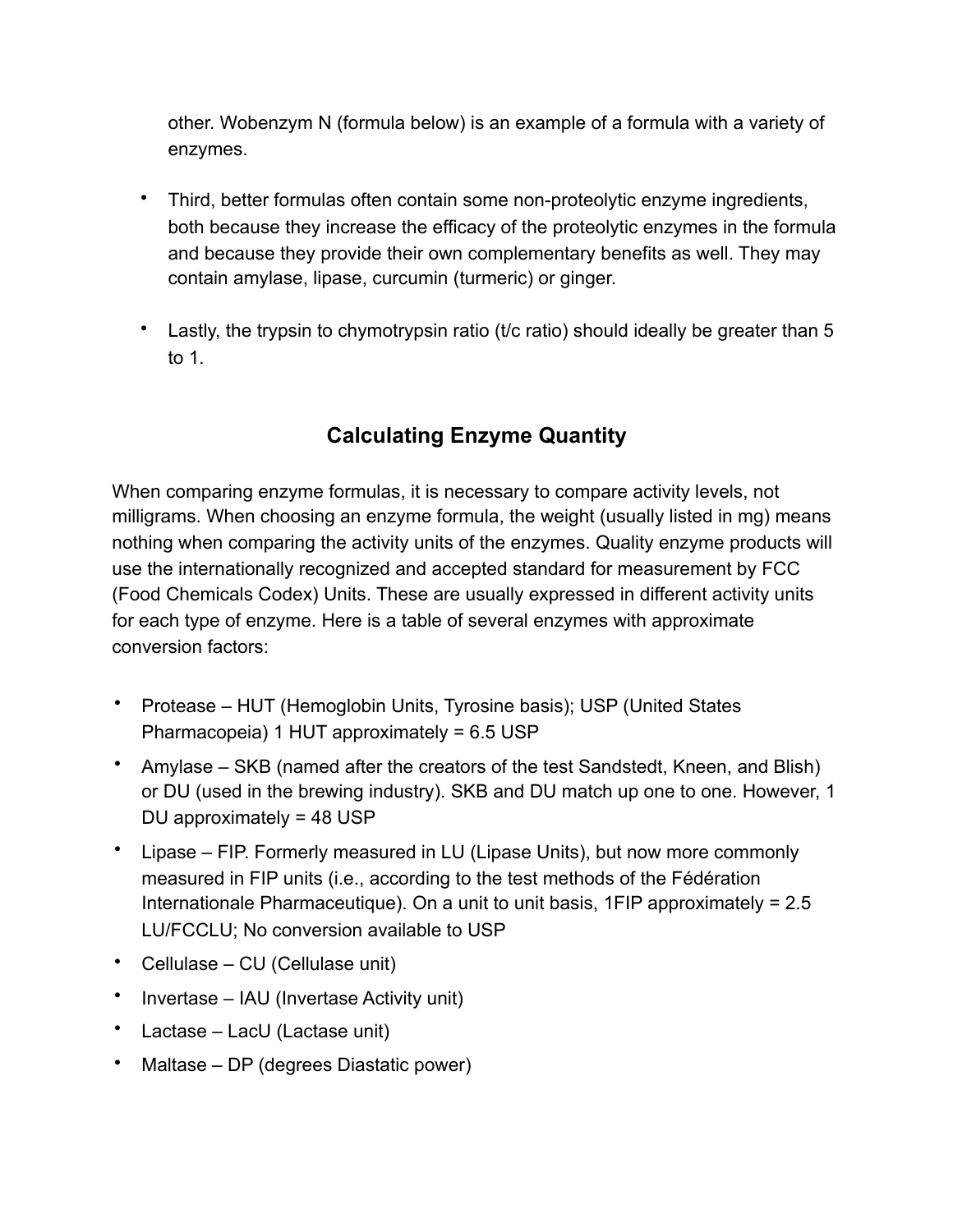- Nattokinase FU (Fibrinolytic Units) refers to nattokinase's ability to break down the blood clotting enzyme, fibrin.
- Serrapeptase SPC (Serrapeptase Units)
- Papain MCU (Milk Clotting Units). Based on how fast the enzyme digests milk protein. Sometimes listed as PU (Papain Units), which are equivalent to 0.1 MCU; may be listed as FIP
- Bromelain GDU (Gelatin Digesting Units). Based on how fast the enzyme digests gelatin. 1 MCU is equivalent to 0.67 GDU.

One of most popular proteolytic enzyme formulations in the world is Wobenzym N manufactured by Mucos Pharma in Germany.38 It is a mixture of animal- and plantderived enzymes. Wobenzym N formulation (3 enteric-coated tablets) contains:

- Pancreatin 56,000 USP units protease (pancreas) *Sus scrofa* 300 mg
- Papain 492 FIP unit *Carica papaya* 180 mg
- Bromelain 675 FIP unit *Ananus comosus* 135 mg
- Trypsin 2160 FIP unit (pancreas) *Sus scrofa* 72 mg
- Chymotrypsin 900 FIP unit (pancreas) *Bos taurus* 3 mg
- Rutoside trihydrate (Rutin) *Sophora japonica* 150 mg

(Notice that the trypsin to chymotrypsin ratio of this product is 24:1.)

## **Proteolytic Enzyme Absorption**

Orally ingested pancreatic enzymes survive the hydrochloric acid in the stomach, the alkaline environment of the duodenum, and can then pass into the systemic circulation, with little loss along the way. Enzyme molecules are absorbed by the intestines using special transport mechanisms. Interestingly, evidence now suggests that oral enzymes can be absorbed and re-secreted by the pancreas, in a manner similar to the liver's recycling of [bile](https://www.cancer.gov/Common/PopUps/popDefinition.aspx?id=46508&version=Patient&language=English) salts and hormones.39, 40, 41 This active performance by the intestinal cells is highly dependent on individual factors, and on the actual conditions in the intestines of the individual. It is important to recognize that cytotoxic chemotherapy, like antibiotics, greatly disrupts the intestinal mucus membrane, destroys much of the beneficial gut bacteria, and impairs the digestive process. It is usually necessary to include probiotic cultures together with oral enzyme therapy. Though this article has been mostly about oral proteolytic enzymes, it should be noted that regular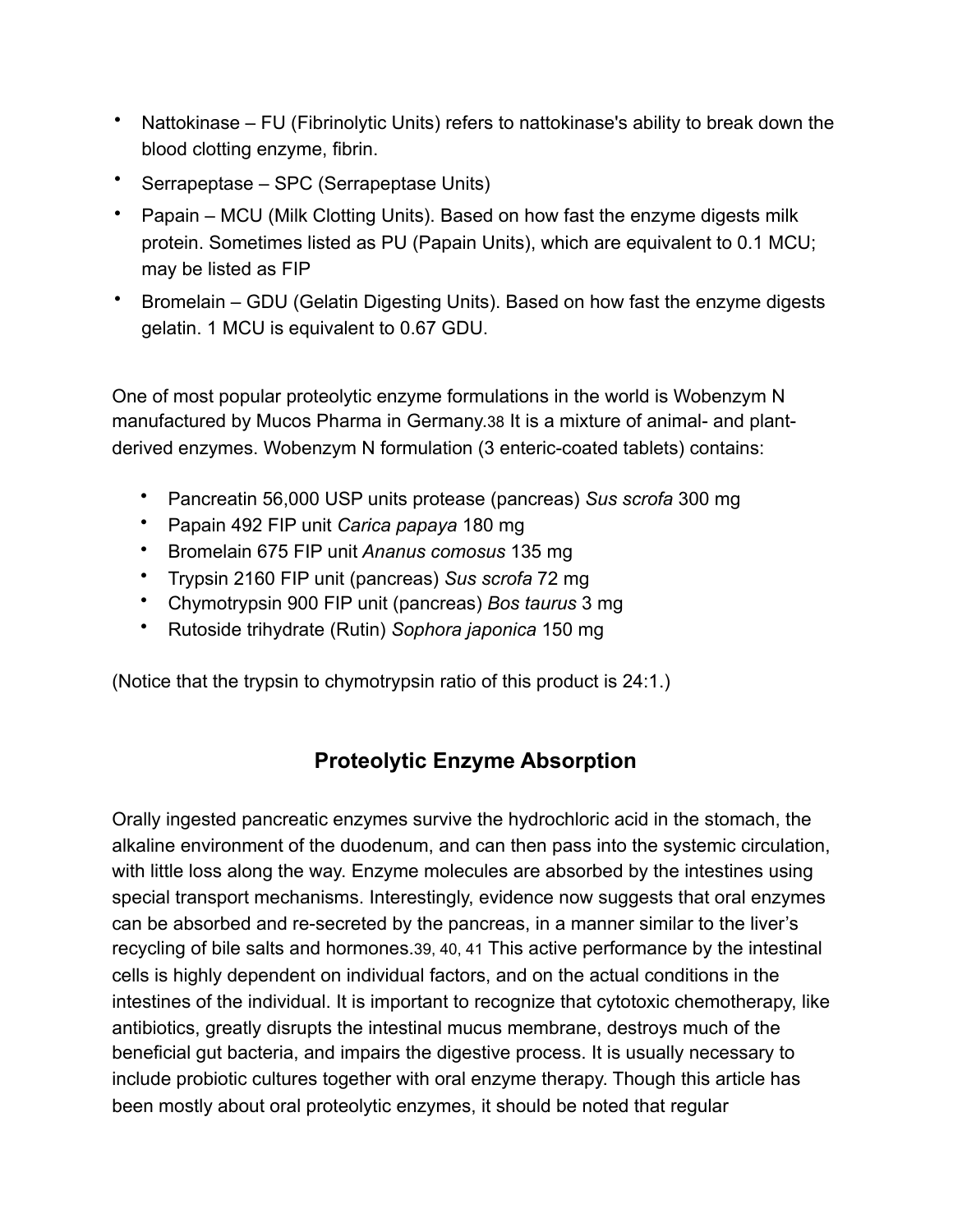supplementation with other digestive enzymes (amylase, lipase) taken with food improves digestion and reduces the metabolic stress on the pancreas and liver.

#### **Specific Proteolytic Enzymes and their Properties**

Bromelain is another cysteine protease enzyme derived from the stems of pineapples, although it exists in all parts of the fresh plant and fruit. The extract has a history of traditional use and has a wide range of health applications. *In vitro* and some *in vivo* studies demonstrate its anti-inflammatory properties.42,43 Bromelain reduces serum fibrinogen levels, supports fibrinolysis and has been investigated for its debriding effects on burn wounds.44 In addition, it may be useful for treating some skin conditions.45 Bromelain reduces mild, acute knee pain in a dose-dependent fashion.46 It was also shown to reduce post-operative pain and swelling, and improve quality of life.47 Studies of bromelain's pain-relieving effect on patients with arthritis yielded mix results.48, 49, 50

Studies done *in vitro* and in mice have shown that bromelain has chemopreventive51, 52 and antitumorigenic effects.53, 54 Bromelain and other proteolytic enzymes were used as adjuvants in cancer treatments.55, 56, 57 It also increased the survival indices of animals bearing leukemia, sarcoma, lung, breast, and ascetic tumors.58 However, the anticancer effects of bromelain has not been thoroughly evaluated in clinical trials.

Allergic reactions may occur in individuals who are sensitive or allergic to pineapples or who may have other allergies. Theoretically, bromelain may enhance anticoagulation therapy and thereby increase bleeding risk due to its antithrombotic effects. Bromelain also inhibits cytochrome P450 (CYP) 2C9 activity.59

Papain is another cysteine protease enzyme that is found in the leaves, latex, roots, and fruit of the papaya plant (*Carica papaya*), that has enzymatic properties like bromelain. It is well known for its use as a meat tenderizer, since, as a natural proteolytic enzyme, it breaks down the proteins in meat. Papain is used as a digestive enzyme, as well as proteolytic enzyme formulations. Like other proteolytic enzymes, if papain is taken between meals, much of it enters the bloodstream where it helps reduce inflammation, as well as fluid retention following trauma and surgery.60, 61, 62 In fact, studies have shown that papain possesses strongly marked anti-inflammatory activity, and this ability is no less than that of the pharmaceutical drugs, butadion and indomethacin.63 Preliminary research shows papain holds promise as an adjuvant enzyme in proteolytic enzyme formulations in the treatment of tumors.64, 65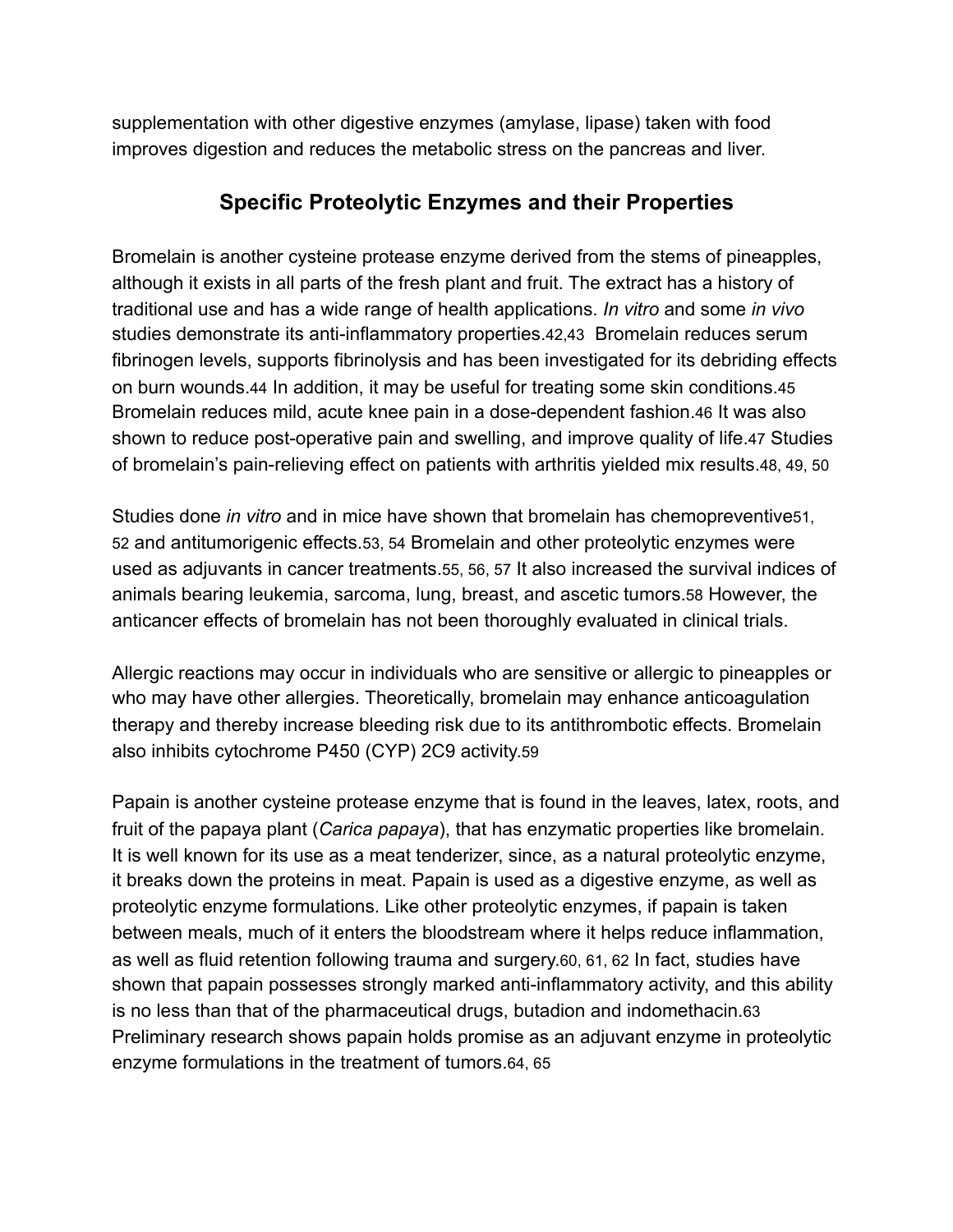Nattokinase is a serine proteinase that is extracted and purified from a traditional Japanese food called natto. This vegetable cheese-like food is extremely popular in Japan, with a history extending back over 1,000 years. Natto is made from boiled or steamed soybeans fermented with the beneficial bacteria, *Bacillus subtilis*.66, 67 *In vitro* and *in vivo* studies have consistently demonstrated the potent pro-fibrinolytic effect of the enzyme.68, 69, 70

Blood clots (fibrin) are formed from fibrinogen by thrombin and are lysed (broken down) by plasmin, which is activated from plasminogen by tissue plasminogen activator (tPA). Although fibrin clot formation and fibrinolysis are maintained in balance by the biological system, thromboses, such as myocardial infarction, occur when clots are not lysed as a result of a disorder of the balance. Nattokinase has been reported to enhance fibrinolytic activity in plasma and the production of tissue plasminogen activator (tPA).71

Nattokinase has greater thrombolytic activity than plasmin, a natural thrombolytic protease in blood, and increases the production of plasmin from plasminogen due to its action on plasminogen activator. These observations, together with the fact that it can be absorbed across the intestinal tract after oral administration and induce fibrinolysis, make nattokinase a potential clot-dissolving agent for the treatment of cardiovascular disease.

Intravenous fibrinolytic agents such as streptokinase, urokinase and tissue plasminogen activator (t-PA) have been widely used in clinical practice for thrombolytic therapy since the 1960s. However, the biological activity of these substances is short lived in the circulation after intravenous administration, and there is a significant risk of hemorrhagic complications. Additionally, these pharmaceuticals have a low specificity to fibrin and are generally expensive. Nattokinase rivals many blood thinning pharmaceuticals, such as warfarin, but without any side effects making it of value to everyone, not just heart disease patients.

Numerous studies have also shown that nattokinase also helps correct hypertension as it acts as an ACE inhibitor to help lower blood pressure.72, 73, 74, 75 A 2008 study conducted over eight weeks found that nattokinase was able to moderately lower both systolic and diastolic blood pressure in hypertensive human subjects.76

Studies have also shown that nattokinase has the ability to dissolve amyloid fibrils (amyloids), which means it may help prevent Alzheimer's disease.77, 78 Hence, nattokinase may help dissolve or disrupt pre-formed or pre-deposited amyloid fibrils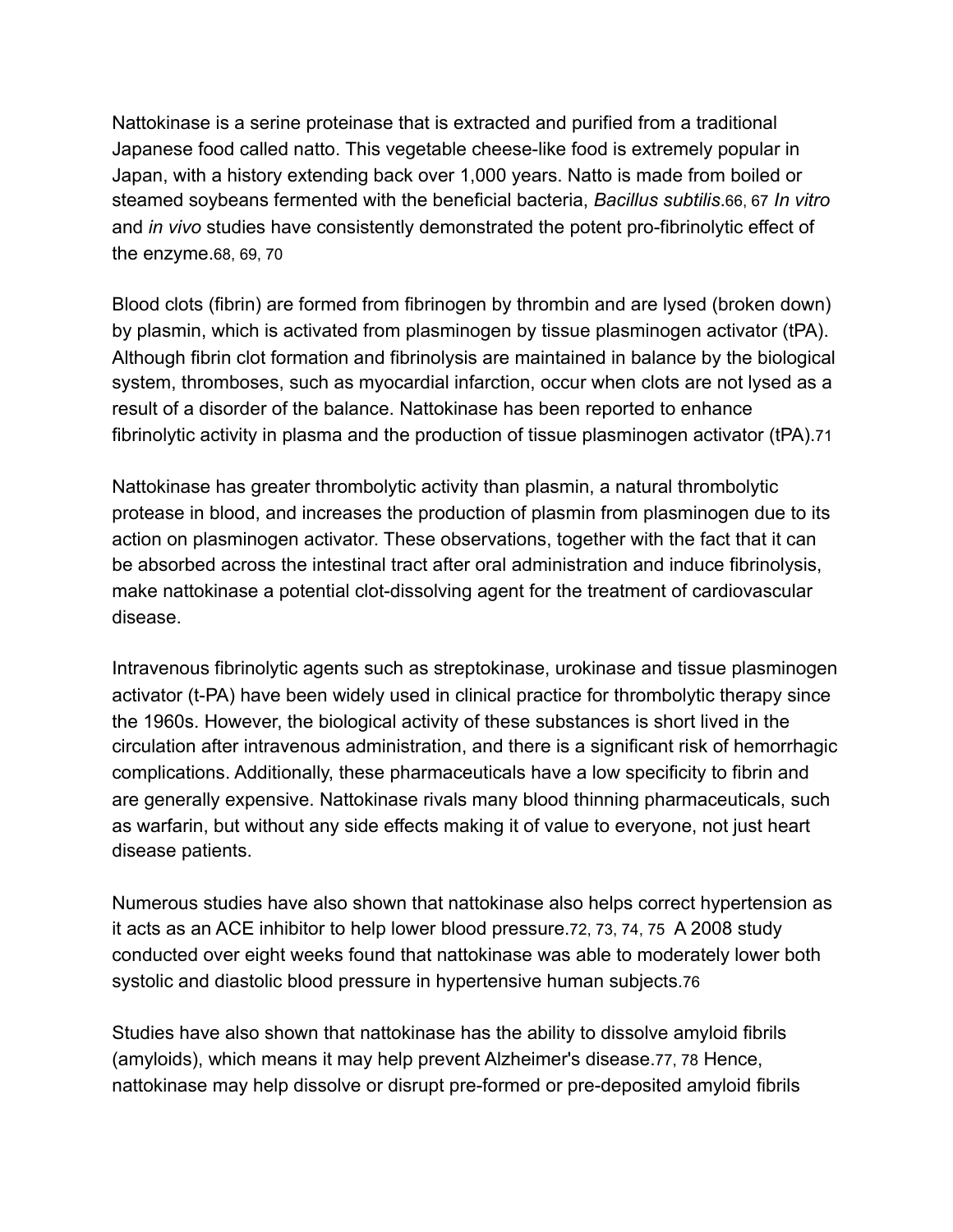and/or inhibit amyloid formation, deposition, accumulation, or other forms of amyloidosis.

Serrapeptase, also known as serratia peptidase, is a proteolytic enzyme produced by a bacterium that lives in the intestinal tract of the silkworm. This enzyme allows the emerging moth to dissolve its cocoon. However, there is no method to extract enough serrapeptase from silkworms to support the world's consumption of serrapeptase. What is used to meet the global demand for serrapeptase is serratia peptidase. Serratia peptidase is a proteolytic enzyme isolated from the non-pathogenic enterobacteria Serratia E15. This bacterium is cultured to produce, through batch fermentation, the necessary amount of serratia peptidase to meet global demand. Hence, silkworms are not harmed.

Clinical studies show that serrapeptase induces fibrinolytic, anti-inflammatory and antiedemic activity, and that its anti-inflammatory effects are superior to other proteolytic enzymes. Serrapeptase has been shown to break down non-living tissue, such as blood clots, cysts, scar tissue, arterial plaque, as well as reduce inflammation and pain. It also has a remarkable ability to help clear mucous from the lungs by thinning the mucoprotein in the lungs of patients with chronic airway diseases.

The clinical use of serrapeptase as an anti-inflammatory in Europe and Asia spans over twenty-five years. In the 1980s and early 1990s, Japanese and European research compared several proteolytic enzymes and their studies indicated that serrapeptase was one of the most effective in reducing inflammation. Hence, serrapeptase became widely used in Japan and Europe as the anti-inflammatory and pain treatment of choice.

Research in other treatable conditions included chronic sinusitis79, 80, 81, elimination of bronchopulmonary secretions82, 83, 84, 85 (the enzyme breaks down protein fibers, allowing mucous to thin), sprains and torn ligaments, and other traumatic injuries,86 edema,87 as well as postoperative inflammation.88, 89 Besides reducing inflammation, one of serrapeptase's most profound benefits is reduction of pain, due to its ability to block the release of pain-inducing amines from inflamed tissues. In a 70-patient, doubleblind controlled trial treating breast engorgement, serrapeptase improved breast pain and swelling in significant numbers of the treatment group with no adverse reactions.90

The late Hans A. Nieper, M.D., an internist from Hannover, Germany, studied the effects of serrapeptase on plaque accumulations in the arteries. Excessive plaque results in partial or complete blockage of blood flow through an artery, resulting in arteriosclerosis,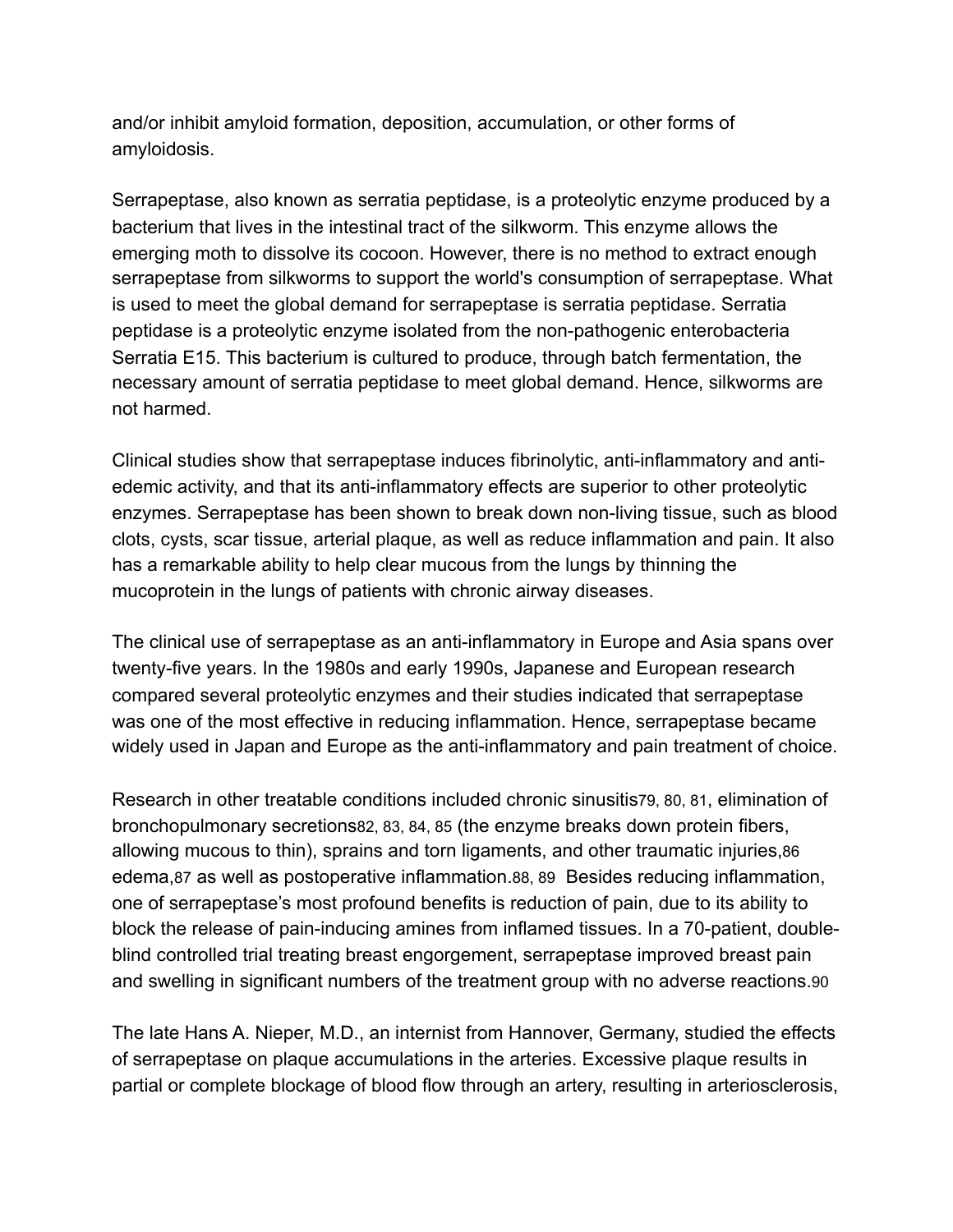or hardening of the arteries, and a potential stroke or heart attack. Dr. Nieper's results are documented in a paper published by the Brewer Science Library, Wisconsin. In treating nearly completely blocked arteries without surgery or stents, Dr. Nieper, along with serrapeptase, included magnesium orotate, bromelain, L-carnitine, thiamine chloride (Vitamin B1) and selenium. Actually, there is a lot more to the Nieper protocol than a few supplements. The Brewer Library91 will sell a copy of Nieper's therapy for a few dollars. Further clinical studies are called for in this area as Nieper's preliminary research indicated that the protein-dissolving action of serrapeptase will gradually break down atherosclerotic plaques.

Oral proteolytic enzyme dosages vary greatly depending on the formulation, the individual and of course the condition being treated. In the treatment of tumors, some experts recommend up to 10 or more proteolytic enzymes, three times daily, between meals. However, the total number of proteolytic enzyme tablets taken per day by each cancer patient on the Gonzalez regimen typically was much more than this. There are proteolytic enzyme manufacturers in Europe that make higher enzyme dose tablets, so that it is not necessary to take 30 or more tablets per day to achieve the dosage Dr. Gonzalez recommended. Most European doctors who utilize proteolytic enzymes in their cancer treatment protocols recommend doses between meals every four hours while awake. This allows the enzymes a better chance of absorption through the intestinal walls and ultimately into the bloodstream. Usually, physicians prescribe the proteolytic enzymes to be taken in cycles; i.e. three weeks on, one week off. During "rest periods", other metabolic therapies are utilized.

Oral proteolytic enzymes are one of the most effective therapies for inflammation, antithrombosis, hypertension, and as an adjuvant treatment for tumors of all types. Due to their lack of side effects and unique properties, proteolytic enzymes and their formulations are a bio-logical choice to replace harmful NSAIDs and steroids, and may be used to improve abnormal blood viscosity.

#### **References**

 $\overline{\phantom{a}}$  , where  $\overline{\phantom{a}}$ 

<sup>1.</sup> Desser L, Rehberger A, Paukovits W. Proteolytic enzymes and amylase induce cytokine production in human peripheral blood mononuclear cells *in vitro*. Cancer Biother. Fall 1994;9(3):253-263.

<sup>2.</sup> Desser L, Rehberger A. Induction of tumor necrosis factor in human peripheral-blood mononuclear cells by proteolytic enzymes. Oncology. 1990;47(6):475-477.

<sup>3.</sup> Beuth J, Braun JM. Modulation of murine tumor growth and colonization by bromelaine, an extract of the pineapple plant (Ananas comosum L.). In Vivo. Mar-Apr 2005;19(2):483-485.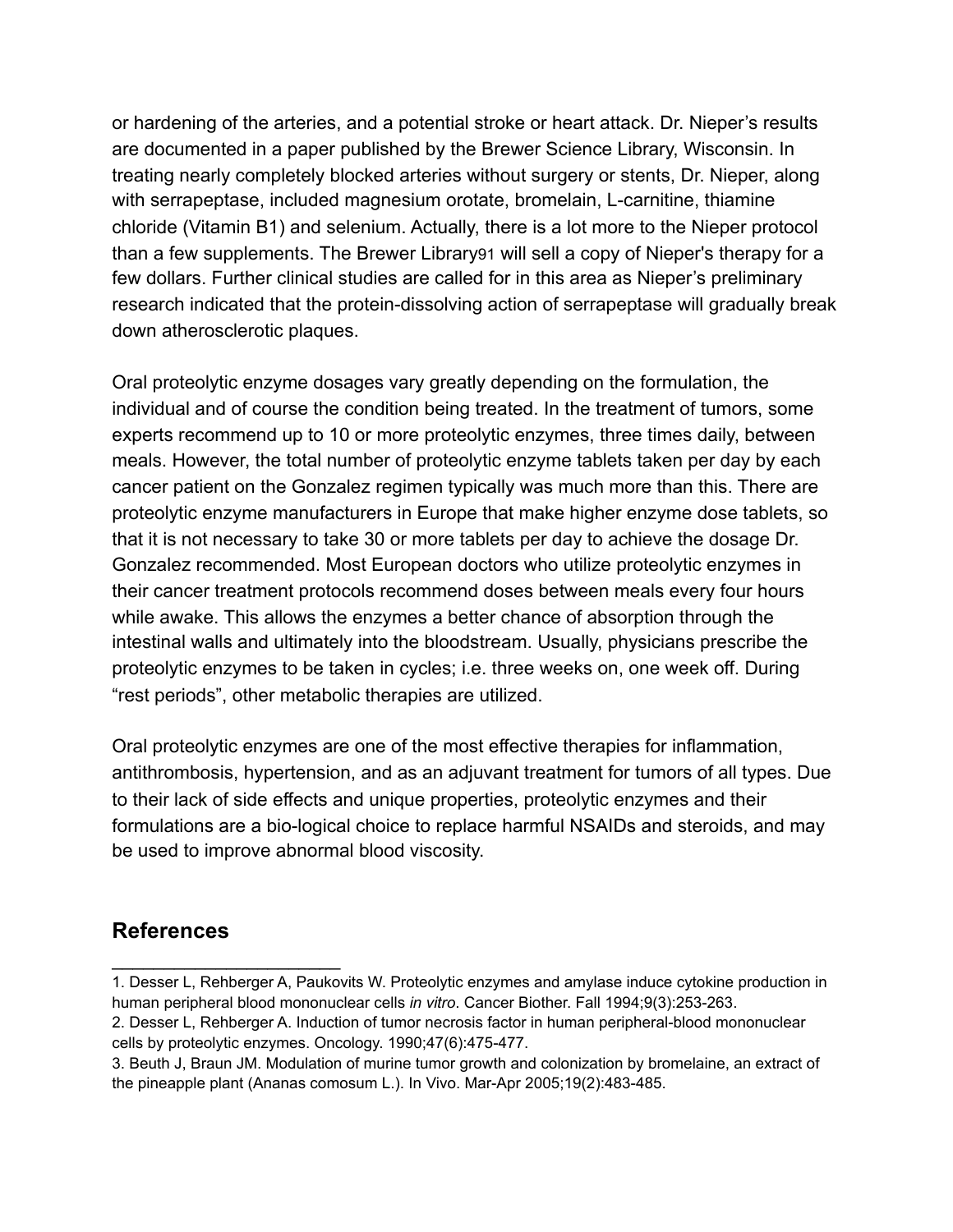4. Desser L, Rehberger A, Kokron E, et al. Cytokine synthesis in human peripheral blood mononuclear cells after oral administration of polyenzyme preparations. Oncology. Nov-Dec 1993;50(6):403-407.

5. Tysnes BB, Maurer HR, Porwol T, et al. Bromelain reversibly inhibits invasive properties of glioma cells. Neoplasia. Nov-Dec 2001;3(6):469-479.

6. Wald M, Olejar T, Sebkova V, et al. Mixture of trypsin, chymotrypsin and papain reduces formation of metastases and extends survival time of C57Bl6 mice with syngeneic melanoma B16. Cancer Chemother Pharmacol. Jul 2001;47 Suppl:S16-22.

7. Wald M, Závadová E, Poucková P, Zadinová M, Polyenzyme preparation Wobe-Mugos inhibits growth of solid tumors and development of experimental metastases in mice.Boubelik M.Life Sci. 1998; 62(3):PL43-8.

8. Dittz D, Figueiredo C, Lemos FO, Viana CT, Andrade SP, Souza-Fagundes EM, Fujiwara RT, Salas CE, Lopes MT.Antiangiogenesis, loss of cell adhesion and apoptosis are involved in the antitumoral activity of Proteases from V. cundinamarcensis (C. candamarcensis) in murine melanoma B16F1. Int J Mol Sci. 2015 Mar 27; 16(4):7027-44. Epub 2015 Mar 27.

9. Beard J: The action of trypsin upon the living cells of Jensen's mouse tumor. Br Med J 4, 140-141, 1906.

10. Beard J: The Enzyme Treatment of Cancer and its Scientific Basis. London: Chatto & Windus, 1911. 11. Moskvichyov BV, Komarov EV, Ivanova GP: Study of trypsin thermodenaturation process. Enzyme Microb Tech 8, 498-502, 1986.

12. Gotze H, Rothman SS: Enteropancreatic circulation of digestive enzymes as a conservative mechanism. Nature 257(5527), 607-609, 1975.

13. Liebow C, Rothman SS: Enteropancreatic circulation of digestive enzymes. Science 189(4201), 472-474, 1975.

14. Wolf, M. Anwendung proteolytischer Enzyme bei der Behandlung metastasierter Melanomalignome. Munch Med Wochenschr, 108: 1614-1617, 1966.; Karl Ransberger worked with Wolf and together they formed the Medical Enzyme Research Foundation.

15. http://www.wobenzym.com/en/how-wobenzym-works/the-story-behind-wobenzym/

16. http://www.drkelley.com/CANLIVER55.html - Dr. William Donald Kelley, DDS, One Answer to Cancer, Published By Cancer Coalition for Alternative Therapies, Inc. P.O. Box 222, Mount Pearl, NF A1N 2C2 CANADA

17. http://www.dr-gonzalez.com.

18. Gonzalez NJ, Isaacs LL: Evaluation of pancreatic proteolytic enzyme treatment of adenocarcinoma of the pancreas, with nutrition and detoxification support. Nutr Cancer 33 (2): 117-24, 1999.

19. Sakalová A, Bock PR, Dedík L, Hanisch J, Schiess W, Gazová S, Chabronová I, Holomanova D, Mistrík M, Hrubisko M.Retrolective cohort study of an additive therapy with an oral enzyme preparation in patients with multiple myeloma. Cancer Chemother Pharmacol. 2001 Jul; 47 Suppl:S38-44.

20. Popiela T, Kulig J, Hanisch J, Bock PR.Influence of a complementary treatment with oral enzymes on patients with colorectal cancers--an epidemiological retrolective cohort study.Cancer Chemother Pharmacol. 2001 Jul; 47 Suppl:S55-63.

21. Beuth J, Ost B, Pakdaman A, Rethfeldt E, Bock PR, Hanisch J, Schneider B.Impact of complementary oral enzyme application on the postoperative treatment results of breast cancer patients--results of an epidemiological multicentre retrolective cohort study.Cancer Chemother Pharmacol. 2001 Jul; 47 Suppl:S45-54.

22. [Novak JF,](http://www.ncbi.nlm.nih.gov/pubmed?term=Novak%2520JF%255BAuthor%255D&cauthor=true&cauthor_uid=15868959) Trnka F. Proenzyme therapy of cancer. [Anticancer Res.](http://www.ncbi.nlm.nih.gov/pubmed/15868959) 2005 Mar-Apr;25(2A):1157-77.

23. Chabot JA, Tsai WY, Fine RL, et al.: Pancreatic proteolytic enzyme therapy compared with gemcitabine-based chemotherapy for the treatment of pancreatic cancer. J Clin Oncol 28 (12): 2058-63, 2010.

24. In their official determination letter appearing on their website after a two-year investigation, the Office of Human Research Protections, the NIH agency in charge of investigating mismanagement on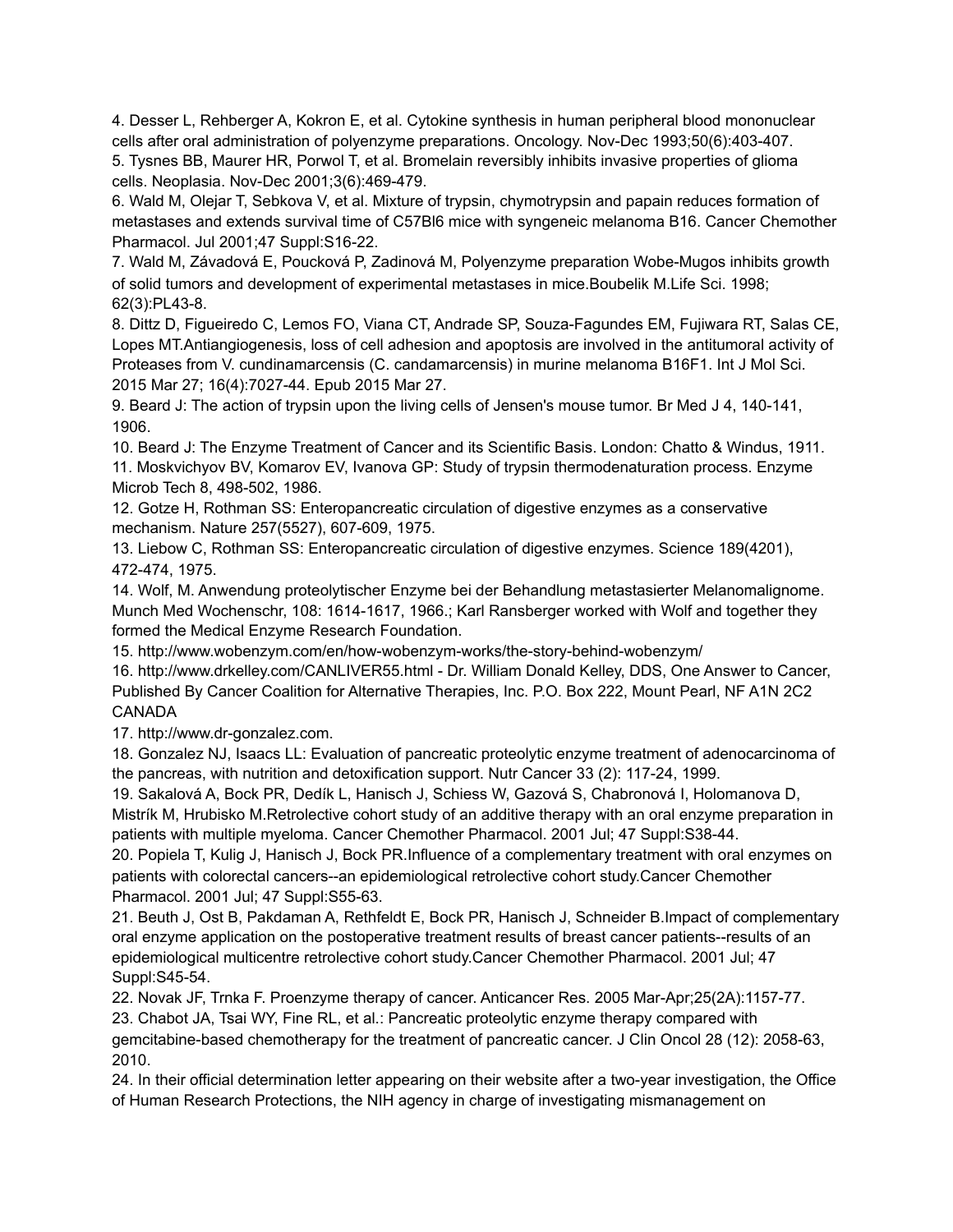government-funded studies, found that Dr. Chabot, who was in charge of admissions of patients, had improperly approved 42 out of a total of 62 patients, including 40 for whom he had failed to obtain appropriate written informed consent. Furthermore, the determination letter states that the Principal Investigator (Dr. Chabot) admitted he committed the managerial lapses, and in their letter the OHRP requires Columbia to set up a program for training in appropriate research methodology – a serious indictment of a major academic medical center.

25. Gonzalez, Nicholas: Journal of Clinical Oncology Article Rebuttal. New York, NY, 2009. For more information see Dr. Gonzalez' book What Went Wrong: The Truth behind the Clinical Trial of the Enzyme Treatment of Cancer.

26. Gunji Y, Gorelik E: Role of fibrin coagulation in protection of murine tumor cells from destruction by immune cells. Cancer Res 48: 5216–5221, 1988.

27. Costantini V, Zacharski LR, Memoli VA, Kisiel W, Kudryk BJ, Rousseau SM, Stump DC: Fibrinogen deposition and macrophage-associated fibrin formation in malignant and non-malignant lymphoid tissue. J Lab Clin Med 119: 124–131, 1992.

28. Atagi S, Sone S, Fukuta K, Ogura T. Inhibition by fibrin coagulation of lung cancer cell destruction by human interleukin-2-activated killer cells. Jpn J Cancer Res. 1992 Oct; 83(10):1088-94.

29. Gunji Y, Lewis J, Gorelik E. Fibrin formation inhibits the *in vitro* cytotoxic activity of human natural and lymphokine-activated killer cells. Blood Coagul Fibrinolysis. 1990 Dec; 1(6):663-72.

30. Zacharski LR, Howell AL, Memoli VA: The coagulation biology of cancer. Fibrinolysis 6 (Suppl): 39– 42, 1992

31. Zavadova E, Desser L, Mohr T. Stimulation of reactive oxygen species production and cytotoxicity in human neutrophils *in vitro* and after oral administration of a polyenzyme preparation. Cancer Biother. 1995 Summer;10(2):147-52.

32. Desser L, Rehberger A Induction of tumor necrosis factor in human peripheral-blood mononuclear cells by proteolytic enzymes. Oncology. 1990; 47(6):475-7.

33. Desser L, Rehberger A, Kokron E, Paukovits W. Cytokine synthesis in human peripheral blood mononuclear cells after oral administration of polyenzyme preparations.Oncology. 1993 Nov-Dec; 50(6): 403-7.

34. Desser L, Rehberger A, Paukovits W. Proteolytic enzymes and amylase induce cytokine production in human peripheral blood mononuclear cells *in vitro*. Cancer Biother. 1994 Fall;9(3):253-63.

35. Blobe GC, Schiemann WP, Lodish HF (May 2000). Role of transforming growth factor beta in human disease. N. Engl. J. Med.342 (18): 1350–8. [doi](https://en.wikipedia.org/wiki/Digital_object_identifier)[:10.1056/NEJM200005043421807.](https://dx.doi.org/10.1056%252FNEJM200005043421807)[PMID](https://en.wikipedia.org/wiki/PubMed_Identifier) [10793168.](https://www.ncbi.nlm.nih.gov/pubmed/10793168)

36. Desser L, Holomanova D, Zavadova E, Pavelka K, [Mohr T,](http://www.ncbi.nlm.nih.gov/pubmed/?term=Mohr%2520T%255BAuthor%255D&cauthor=true&cauthor_uid=11561866) Herbacek I. Oral therapy with proteolytic enzymes decreases excessive TGF-beta levels in human blood. Cancer Chemother Pharmacol. 2001 Jul; 47 Suppl:S10-5.

37. Ernst E., Matrai A.: Oral Therapy with proteolytic enzymes for modifying blood rheology. Klin Wschr. 65 (1987), 994.

38. http://www.mucos.de/

39. Leibow C, Rothman SS: Enteropancreatic circulation of digestive enzymes. Science 189 (4201): 472-4, 1975.

40. Rothman S, Liebow C, Isenman L: Conservation of digestive enzymes. Physiol Rev 82 (1): 1-18, 2002.

41. Isenman L, Liebow C, Rothman S: Transport of proteins across membranes--a paradigm in transition. Biochim Biophys Acta 1241 (3): 341-70, 1995.

42. Onken JE, Greer PK, Calingaert B, et al. Bromelain treatment decreases secretion of proinflammatory cytokines and chemokines by colon biopsies *in vitro*. Clin Immunol. Mar 2008;126(3): 345-352.

43. Secor ER, Carson WF, Singh A, et al. Oral Bromelain Attenuates Inflammation in an Ovalbumininduced Murine Model of Asthma. Evid Based Complement Alternat Med. Mar 2008;5(1):61-69.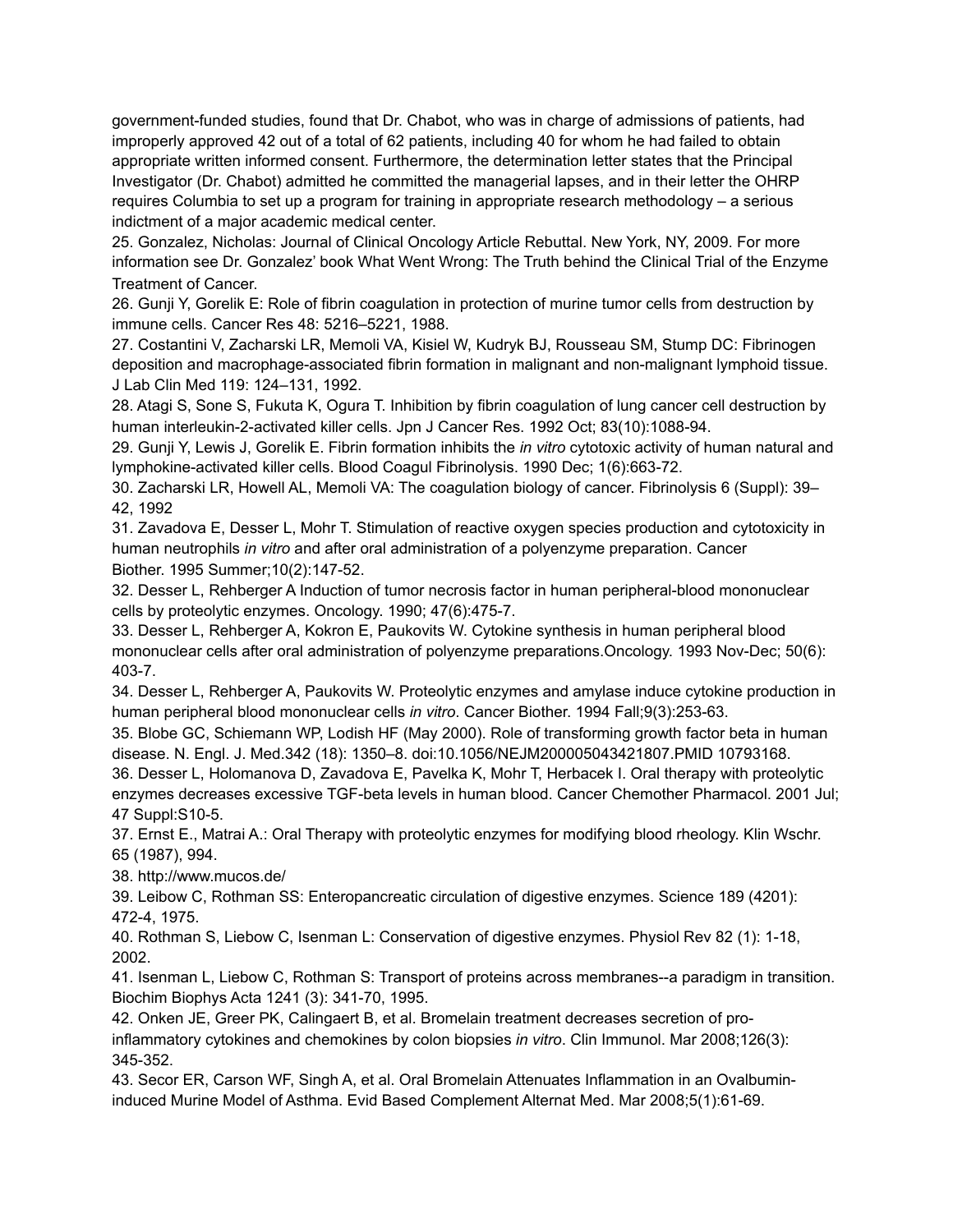44. Klasen HJ. [A review on the non-operative removal of necrotic tissue from burn wounds.](http://www.ncbi.nlm.nih.gov/pubmed/10741585) Burns 2000;26:207-22.

45. Massimiliano R, Pietro R, Paolo S, et al. Role of bromelain in the treatment of patients with pityriasis lichenoides chronica. J Dermatolog Treat. 2007;18(4):219-222.

46. Walker AF, et al. Bromelain reduces mild acute knee pain and improves well-being in a dosedependent fashion in an open study of otherwise healthy adults. Phytomedicine 2002 Dec;9(8):681-6. 47. Majid OW, Al-Mashhadani BA. Perioperative bromelain reduces pain and swelling and improves quality of life measures after mandibular third molar surgery: a randomized, double-blind, placebocontrolled clinical trial. J Oral Maxillofac Surg. 2014 Jun;72(6):1043-8.

48. Klein G, Kullich W, Schnitker J, et al. Efficacy and tolerance of an oral enzyme combination in painful osteoarthritis of the hip. A double-blind, randomised study comparing oral enzymes with non-steroidal anti-inflammatory drugs. Clin Exp Rheumatol. Jan-Feb 2006;24(1):25-30.

49. Kerkhoffs GM, Struijs PA, de Wit C, et al. A double blind, randomised, parallel group study on the efficacy and safety of treating acute lateral ankle sprain with oral hydrolytic enzymes. Br J Sports Med.Aug 2004;38(4):431-435.

50. Brien S, Lewith G, Walker AF, et al. Bromelain as an adjunctive treatment for moderate-to-severe osteoarthritis of the knee: a randomized placebo-controlled pilot study.QJM. Dec 2006;99(12):841-850. 51. Bhui K, Prasad S, George J, Shukla Y. Bromelain inhibits COX-2 expression by blocking the activation of MAPK regulated NF-kappa B against skin tumor-initiation triggering mitochondrial death pathway.Cancer Lett 2009 Sep 18;282(2):167-76.

52. Hale LP, Chichlowski M, Trinh CT, Greer PK. Dietary supplementation with fresh pineapple juice decreases inflammation and colonic neoplasia in IL-10-deficient mice with colitis. Inflamm Bowel Dis.2010 Dec;16(12):2012-21.

53. Kalra N, Bhui K, Roy P, et al. Regulation of p53, nuclear factor kappaB and cyclooxygenase-2 expression by bromelain through targeting mitogen-activated protein kinase pathway in mouse skin.Toxicol Appl Pharmacol. 2008 Jan 1;226(1):30-7.

54. Bhui K, Tyagi S, Prakash B, Shukla Y. Pineapple bromelain induces autophagy, facilitating apoptotic response in mammary carcinoma cells. Biofactors. 2010 Nov-Dec;36(6):474-82.

55. Desser L,et al. Oral therapy with proteolytic enzyes decreases excessive TGF-beta levels in human blood. Cancer Chemother Pharmacol 2001;47:S10-5.

56. Desser L, Zavadova E, Herbacek I. Oral enzymes as additive cancer therapy. Int J Immunotherapy. 2001;17(2-3-4):153-161.

57. Maurer HR. Bromelain: biochemistry, pharmacology and medical use. Cell Mol Life Sci 2001;58:1234-45.

58. Baez R, Lopes MT, Salas CE, et al. *In vivo* antitumoral activity of stem pineapple (Ananas comosus) bromelain. Planta Med. Oct 2007;73(13):1377-1383.

59. Hidaka M, Nagata M, Kawano Y, et al. Inhibitory effects of fruit juices on cytochrome P450 2C9 activity *in vitro*. Biosci Biotechnol Biochem. Feb 2008;72(2):406-411.

60. Pandey S et al. Anti-inflammatory and immunomodulatory properties of Carica papaya. J Immunotoxicol. 2016;13(4),590-602.

61. Amri E, Mamboya. Papain, a Plant Enzyme of Biological Importance: A Review. Am J Biochem Biotechnol. 2012;8(2),99-104.

62. da Silva CR, et al. Genotoxic and Cytotoxic Safety Evaluation of Papain (Carica papaya L.) Using *In Vitro* Assays. J Biomed Biotechnol. 2010; 2010,197898.

63. Rakhimov MR. Anti-inflammatory activity of domestic papain]. Eksp Klin Farmakol. 2001 Jul-Aug; 64(4):48-9. http://www.ncbi.nlm.nih.gov/pubmed/11589110.

64. Müller A, et al. Comparative study of antitumor effects of bromelain and papain in human cholangiocarcinoma cell lines. Int J Oncol. 2016;48(5),2025-34.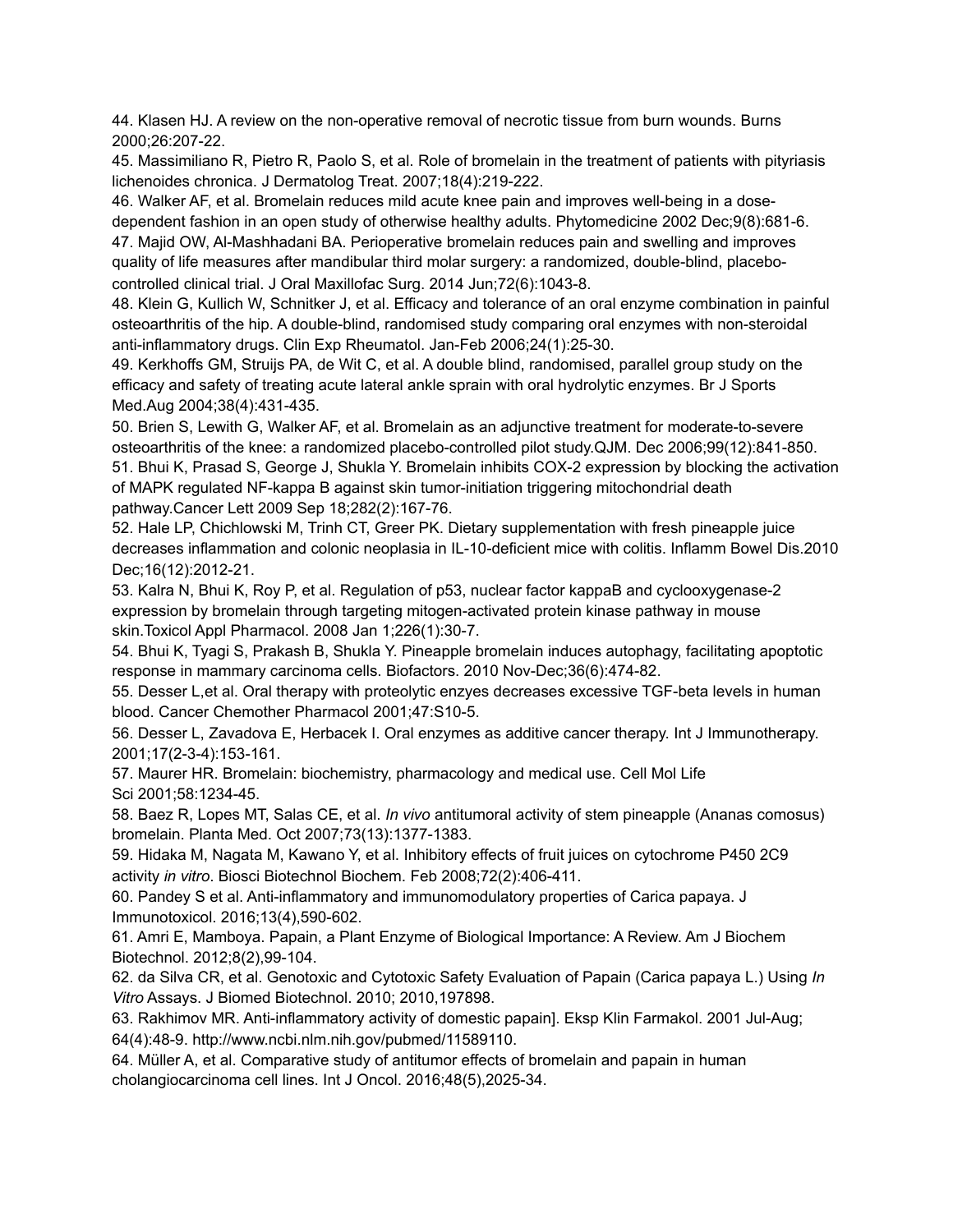65. Bellelli A, et al. Inhibition of tumor growth, invasion and metastasis in papain-immunized mice. Invasion Metastasis. 1990;10(3),142-69.

66. Fujita M., Nomura K., Hong K., Ito Y., Asada A. and Nishimuro S. Purification and Characterization of a Strong Fibrinolytic Enzyme (Nattokinase) in the Vegetable Cheese Natto, a Popular Soybean Fermented Food in Japan. Biochemical and Biophysical Research Communications, Vol. 197, Issue 3, 30 December 1993, pp. 1340-1347. http://www.ncbi.nlm.nih.gov/pubmed/8280151

67. Peng Y, Huang Q, Zhang RH, Zhang YZ Purification and characterization of a fibrinolytic enzyme produced by Bacillus amyloliquefaciens DC-4 screened from douchi, a traditional Chinese soybean food. Comp Biochem Physiol B Biochem Mol Biol. 2003 Jan; 134(1):45-52.

68. Sumi H, Hamada H, Tsushima H, Mihara H, Muraki H. A novel fibrinolytic enzyme (nattokinase) in the vegetable cheese Natto; a typical and popular soybean food in the Japanese diet. Experientia. 1987 Oct 15; 43(10):1110-1.

69. Pais E, Alexy T, Holsworth RE Jr, Meiselman HJ: Effects of nattokinase, a pro-fibrinolytic enzyme, on red blood cell aggregation and whole blood viscosity. Clin Hemorheol Microcirc2006; 35: 139–142.

70. Fujita M, Hong K, Ito Y, Fujii R, Kariya K, Nishimuro S. Thrombolytic effect of nattokinase on a chemically induced thrombosis model in rat. Biol Pharm Bull 1995;18:1387-91.

71. Sumi H, Hamada H, Nakanishi K, Hiratani H. Enhancement of the fibrinolytic activity in plasma by oral administration of nattokinase. Acta Haematol 1990;84:139-43.

72. Murakami K1, Yamanaka N, Ohnishi K, Fukayama M, Yoshino M. Inhibition of angiotensin I converting enzyme by subtilisin NAT (nattokinase) in natto, a Japanese traditional fermented food. Food Funct. 2012 Jun;3(6):674-8. http://www.ncbi.nlm.nih.gov/pubmed/22453301.

73. Maruyama M, Sumi H (eds): Effect of natto diet on blood pressure, in Basic and Clinical Aspects of Japanese Traditional Food Natto II. Japan Technology Transfer Association (JTTAS), 1998, pp 1–3. 74. Okamoto A, Hanagata H, Kawamura Y, Yanagida F: Antihypertensive substances in fermented soybean, natto. Plant Foods Hum Nutr 1995; 47: 39–47.

75. Kuba M, Tanaka K, Tawata S, Takeda Y, Yasuda M: Angiotensin I—converting enzyme inhibitory peptides isolated from tofuyo fermented soybean food. Biosci Biotechnol Biochem 2003; 67: 1278–1283. 76. Kim JY, Gum SN, Paik JK, et al. Effects of nattokinase on blood pressure: a randomized, controlled trial. Hypertens Res. 2008;31(8):1583-1588. http://www.ncbi.nlm.nih.gov/pubmed/18971533

77. Hsu, R. L., Lee, K. T., Wang, J. H., Lee, L. Y. L., & Chen, R. P. Y. (2008). Amyloid-degrading ability of nattokinase from Bacillus subtilis natto. Journal of agricultural and food chemistry, 57(2), 503-508.

78. Chen, Rita P-Y., and Kung-Ta Lee. Nattokinase for degrading and reducing amyloid fibrils associated with Alzheimer's disease, prion diseases and other amyloidoses. U.S. Patent No. 8,137,666. 20 Mar. 2012.

79. Mizukoshi, D. et al. A double-blind clinical study of serrapeptase in the treatment of chronic sinusitis. Igaku Ayrni 109:50-62.1979.

80. Odagiri, J. et al. Clinical applications of serrapeptase in sinusitis. Med. Consult. New Remedy 6:201-209, 1979.

81. Majima Y, Inagaki M, Hirata K. Takeuchi K, Morishita A, Sakakura Y. The effect of an orally administered proteolytic enzyme on the elasticity and viscosity of nasal mucus. Arch Otorhinolaryngol. 1988;244(6):355-9.

82. Carratu, L. et al. Physio-chemical and rheological research on mucolytic activity of serrapeptase in chronic broncho-pneumopathies. Curr.Ther. Res. 28(6):937-951. 1980.

83. Braga, P.C. et al. Effects of serrapeptase on muco-ciliary clearance in patients with chronic bronchitis. Curr. Ther. Res. 29(5):738-744,1981.

84. Tomoda, K. and Miyatam K. Some information on the composition of tracheal secretions before and after the administration of serrapeptase. Exper. Ther. 477:9-16, 1972.

85. Tago. T. and Mitsui, S. Effects of serrapeptase in dissolution of sputum, especially in patients with bronchial asthma. Jap. Clin. Exp. Med. 49:222-228, 1972.